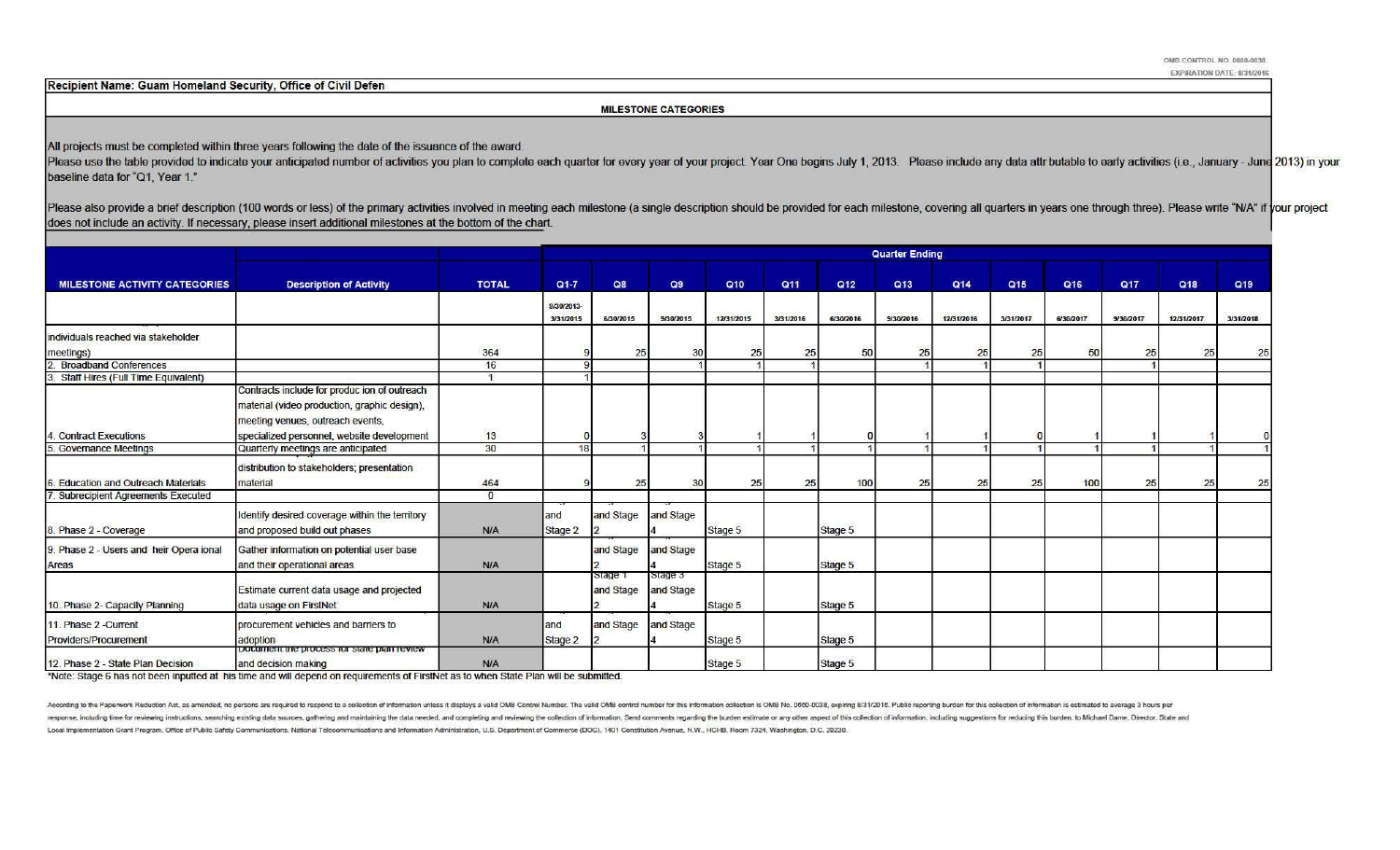## **Recipient Name: Guam Homeland Security, Office of Civil Defense**

#### **Cost Class Category Federal Expenditures**

The completion of your project budget (federal funds) should be reported in the quarter you are anticipating expending the funds. Year One begins July 1, 2013. Please include any data attributable to early activities (i.e. for "Q1, Year 1."

| <b>Quarterly Cost Category</b>      | <b>TOTAL</b>   |        |                   |           |                                                |            |               |                 |                             | <b>Quarter Ending</b> |                           |                 |                                                                                                                                                                      |            |            |                        |
|-------------------------------------|----------------|--------|-------------------|-----------|------------------------------------------------|------------|---------------|-----------------|-----------------------------|-----------------------|---------------------------|-----------------|----------------------------------------------------------------------------------------------------------------------------------------------------------------------|------------|------------|------------------------|
| <b>Expenditures</b>                 | <b>FEDERAL</b> | $Q1-7$ |                   | Q8        | Q9                                             | Q10        |               | Q <sub>11</sub> | Q12                         | Q <sub>13</sub>       | Q14                       | Q <sub>15</sub> | Q <sub>16</sub>                                                                                                                                                      | <b>Q17</b> | Q18        | Q <sub>19</sub>        |
|                                     |                |        |                   |           |                                                |            |               |                 |                             |                       |                           |                 |                                                                                                                                                                      |            |            |                        |
|                                     |                |        | 9/30/2013-3/31/15 | 6/30/2015 | 9/30/2015                                      | 12/31/2015 |               | 3/31/2016       | 6/30/2016                   | 9/30/2016             | 12/31/2016                | 3/31/2017       | 6/30/2017                                                                                                                                                            | 9/30/2017  | 12/31/2017 | 3/31/2018              |
| a. Personnel                        | \$166,200,20   |        |                   |           | 12,120.00   \$22,507.86   \$34,627.03   \$     |            |               |                 |                             |                       |                           |                 | 46,746.20   \$ 57,528.20   \$ 70,107.20   \$ 80,889.20   \$ 93,468.20   \$ 104,658.20   \$ 117,713.20   \$ 128,903.20   \$ 141,958.20   \$ 166,200.20                |            |            |                        |
| b. Fringe Benefits                  | \$78,822.71    |        |                   |           | $3,926.00$   \$ 7,823.84   \$11,721.68   \$    |            |               |                 |                             |                       |                           |                 | 15,619.52 \$22,023.04 \$28,426.56 \$35,666.12 \$42,905.68 \$49,562.16 \$57,096.84 \$63,753.32 \$71,288.00 \$78,822.71                                                |            |            |                        |
| c. Travel                           | \$83,360.00    |        |                   |           | $6,944.00$   \$ $6,944.00$   \$ 10,622.00   \$ |            |               |                 |                             |                       |                           |                 | $20,975.00$ \$ $25,170.00$ \$ $33,470.00$ \$ $37,665.00$ \$ $50,070.00$ \$ $54,265.00$ \$ $62,565.00$ \$ $66,760.00$ \$ $75,060.00$ \$ $83,360.00$                   |            |            |                        |
| d. Equipment                        | \$0.00         |        |                   |           |                                                |            |               |                 |                             |                       |                           |                 |                                                                                                                                                                      |            |            |                        |
| e. Supplies                         | \$25,800.00    |        |                   |           | $1,000.00$   \$ 6,000.00   \$                  |            |               |                 |                             |                       |                           |                 | $11,500.00$   \$ $12,500.00$   \$ $13,500.00$   \$ $14,500.00$   \$ $19,500.00$   \$ $22,800.00$   \$ $23,800.00$   \$ $24,800.00$   \$ $25,800.00$   \$ $25,800.00$ |            |            |                        |
| f. Contractual                      | \$148,397.35   |        |                   |           | $40.00$   \$ 1,540.00   \$ 21,040.00   \$      |            |               |                 |                             |                       |                           |                 | 26,040.00 \$26,040.00 \$31,040.00 \$131,040.00 \$133,040.00 \$138,040.00 \$140,040.00 \$140,040.00 \$148,397.35 \$148,397.35                                         |            |            |                        |
| g. Construction                     | \$0.00         |        |                   |           |                                                |            |               |                 |                             |                       |                           |                 |                                                                                                                                                                      |            |            |                        |
| h. Other                            | \$10,000.00    |        |                   |           |                                                |            | $1,000.00$ \$ |                 | 2.000.00 \ \$ 3.000.00 \ \$ |                       | $4,000.00$ \$ 5,000.00 \$ | $6,000.00$ \$   | 7.000.00 \$                                                                                                                                                          | 8.000.00 S |            | 9.000.00   \$10.000.00 |
| . Total Direct Charges (sum of a-h) | \$512,580.26   |        |                   |           | 23,030.00   \$39,815.70   \$84,010.71   \$     |            |               |                 |                             |                       |                           |                 | 121,880.72 \$145,261.24 \$179,543.76 \$303,760.32 \$343,983.88 \$375,325.36 \$408,215.04 \$432,256.52 \$471,503.55 \$512,580.26                                      |            |            |                        |
| . Indirect Charges                  | \$16,719.74    |        |                   |           | $$1,519.97$ \ \$                               |            | $3,039.95$ \$ | 4.559.92 \$     | 6.079.89 \$                 |                       |                           |                 | 7,599.86   \$ 9,119.84   \$ 10,639.82   \$ 12,159.80   \$ 13,679.78   \$ 15,199.76   \$ 16,719.74                                                                    |            |            |                        |
| k. TOTAL (sum i and j)              | \$529,300.00   |        |                   |           | 23,030.00   \$39,815.70   \$85,530.68   \$     |            |               |                 |                             |                       |                           |                 | 124,920.67   \$149,821.16   \$185,623.65   \$311,360.18   \$353,103.72   \$385,965.18   \$420,374.84   \$445,936.30   \$486,703.31   \$529,300.00                    |            |            |                        |

#### **Cost Class Category Non-Federal Expenditures**

The completion of your project budget (non-federal, matching funds) should be reported in the quarter you are anticipating expending the funds. Year One begins July 1, 2013. Please include any data attributable to early ac your baseline data for "Q1, Year 1."

| <b>Quarterly Cost Category</b>       | <b>TOTAL</b>       |                     |           |           |            |           |                 | <b>Quarter Ending</b> |                 |                 |           |                          |            |            |
|--------------------------------------|--------------------|---------------------|-----------|-----------|------------|-----------|-----------------|-----------------------|-----------------|-----------------|-----------|--------------------------|------------|------------|
| <b>Expenditures</b>                  | <b>NON-FEDERAL</b> | $Q1-7$              | Q8        | Q9        | Q10        | Q11       | Q <sub>12</sub> | Q13                   | Q <sub>14</sub> | Q <sub>15</sub> | Q16       | <b>Q17</b>               | Q18        | Q19        |
|                                      |                    |                     |           |           |            |           |                 |                       |                 |                 |           |                          |            |            |
|                                      |                    | 9/30/2013-3/31/2015 | 6/30/2015 | 9/30/2015 | 12/31/2015 | 3/31/2016 | 6/30/2016       | 9/30/2016             | 12/31/2016      | 3/31/2017       | 6/30/2017 | 9/30/2017                | 12/31/2017 | 3/31/2018  |
| a. Personnel                         | \$0.00             |                     |           |           |            |           |                 |                       |                 |                 |           |                          |            |            |
| b. Fringe Benefits                   | \$0.00             |                     |           |           |            |           |                 |                       |                 |                 |           |                          |            |            |
| c. Travel                            | \$0.00             |                     |           |           |            |           |                 |                       |                 |                 |           |                          |            |            |
| d. Equipment                         | \$0.00             |                     |           |           |            |           |                 |                       |                 |                 |           |                          |            |            |
| e. Supplies                          | \$0.00             |                     |           |           |            |           |                 |                       |                 |                 |           |                          |            |            |
| f. Contractual                       | \$0.00             |                     |           |           |            |           |                 |                       |                 |                 |           |                          |            |            |
| g. Construction                      | \$0.00             |                     |           |           |            |           |                 |                       |                 |                 |           |                          |            |            |
| h. Other                             | \$0.00             |                     |           |           |            |           |                 |                       |                 |                 |           |                          |            |            |
| i. Total Direct Charges (sum of a-h) | \$0.00             |                     |           |           |            | $\sim$    |                 |                       | $\sim$          |                 |           | $\overline{\phantom{a}}$ |            | $\sim$ $-$ |
| j. Indirect Charges                  | \$0.00             |                     |           |           |            |           |                 |                       |                 |                 |           |                          |            |            |
| k. TOTAL (sum i and j)               | \$0.00             |                     |           |           |            | $\sim$    |                 |                       | $\sim$          |                 |           | $\sim$                   |            | $\sim$ $-$ |

According to the Paperwork Reduction Act, as amended, no persons are required to respond to a collection of information unless it displays a valid OMB Control Number. The valid OMB control number for this information colle estimated to average 3 hours per response, including time for reviewing instructions, searching existing data sources, gathering and maintaining the data needed, and completing and reviewing the collection of information. suggestions for reducing this burden, to Michael Dame, Director, State and Local Implementation Grant Program, Office of Public Safety Communications, National Telecommunications and Information, Administration, U.S. Depar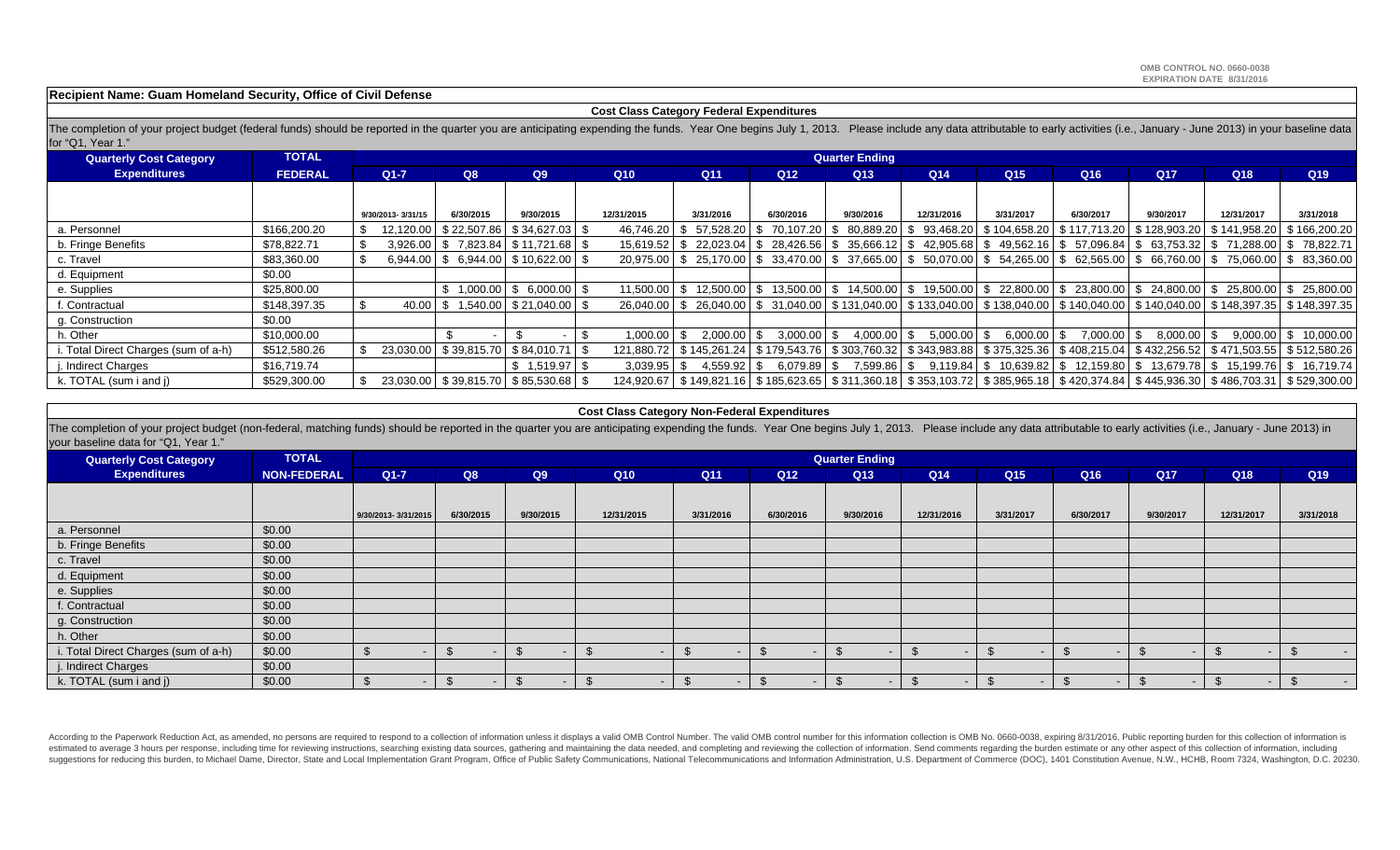# **REVISED SLIGP DETAILED BUDGET SPREADSHEET FOR GUAM**

| <b>OBJECT CLASS CATEGORY</b>                                                                                                                                                                                                                                                                                                                                                                                                                                                                                                                                                                                                                                                                                                                                                                                                                                                                                                                                                                                                                                                                                                                                                                                                                                                                                                                                                                                                                                                                                                                                                                                                                                                                                                                                                                                                                                                                                                                                                                                                                                                                                                                                                                                | <b>REVISED</b>              |     |     | <b>TOTAL</b> | <b>PREVIOUS</b> | <b>\$ CHANGE</b> |
|-------------------------------------------------------------------------------------------------------------------------------------------------------------------------------------------------------------------------------------------------------------------------------------------------------------------------------------------------------------------------------------------------------------------------------------------------------------------------------------------------------------------------------------------------------------------------------------------------------------------------------------------------------------------------------------------------------------------------------------------------------------------------------------------------------------------------------------------------------------------------------------------------------------------------------------------------------------------------------------------------------------------------------------------------------------------------------------------------------------------------------------------------------------------------------------------------------------------------------------------------------------------------------------------------------------------------------------------------------------------------------------------------------------------------------------------------------------------------------------------------------------------------------------------------------------------------------------------------------------------------------------------------------------------------------------------------------------------------------------------------------------------------------------------------------------------------------------------------------------------------------------------------------------------------------------------------------------------------------------------------------------------------------------------------------------------------------------------------------------------------------------------------------------------------------------------------------------|-----------------------------|-----|-----|--------------|-----------------|------------------|
| a. Personnel - based on reclassification of Program                                                                                                                                                                                                                                                                                                                                                                                                                                                                                                                                                                                                                                                                                                                                                                                                                                                                                                                                                                                                                                                                                                                                                                                                                                                                                                                                                                                                                                                                                                                                                                                                                                                                                                                                                                                                                                                                                                                                                                                                                                                                                                                                                         |                             |     |     |              |                 |                  |
| Coordinator III per Government Pay Grade Study.                                                                                                                                                                                                                                                                                                                                                                                                                                                                                                                                                                                                                                                                                                                                                                                                                                                                                                                                                                                                                                                                                                                                                                                                                                                                                                                                                                                                                                                                                                                                                                                                                                                                                                                                                                                                                                                                                                                                                                                                                                                                                                                                                             |                             |     |     |              |                 |                  |
| Program Coordinator III will spend 100% of time on                                                                                                                                                                                                                                                                                                                                                                                                                                                                                                                                                                                                                                                                                                                                                                                                                                                                                                                                                                                                                                                                                                                                                                                                                                                                                                                                                                                                                                                                                                                                                                                                                                                                                                                                                                                                                                                                                                                                                                                                                                                                                                                                                          |                             |     |     |              |                 |                  |
| SLIGP activities to include grant management,                                                                                                                                                                                                                                                                                                                                                                                                                                                                                                                                                                                                                                                                                                                                                                                                                                                                                                                                                                                                                                                                                                                                                                                                                                                                                                                                                                                                                                                                                                                                                                                                                                                                                                                                                                                                                                                                                                                                                                                                                                                                                                                                                               |                             |     |     |              |                 |                  |
| education/outreach and data collection.                                                                                                                                                                                                                                                                                                                                                                                                                                                                                                                                                                                                                                                                                                                                                                                                                                                                                                                                                                                                                                                                                                                                                                                                                                                                                                                                                                                                                                                                                                                                                                                                                                                                                                                                                                                                                                                                                                                                                                                                                                                                                                                                                                     | \$166,200.20                |     |     | \$166,200.20 | \$108,000       | \$58,200         |
| Program Coordinator III (N Step 1) - 2014                                                                                                                                                                                                                                                                                                                                                                                                                                                                                                                                                                                                                                                                                                                                                                                                                                                                                                                                                                                                                                                                                                                                                                                                                                                                                                                                                                                                                                                                                                                                                                                                                                                                                                                                                                                                                                                                                                                                                                                                                                                                                                                                                                   |                             |     |     |              |                 |                  |
| Note: PCIII hire date was December 15, 2014 therefore 2014 only reflects                                                                                                                                                                                                                                                                                                                                                                                                                                                                                                                                                                                                                                                                                                                                                                                                                                                                                                                                                                                                                                                                                                                                                                                                                                                                                                                                                                                                                                                                                                                                                                                                                                                                                                                                                                                                                                                                                                                                                                                                                                                                                                                                    | \$1,731 20                  |     |     |              | \$36,000        |                  |
| salary for one pay period in December.                                                                                                                                                                                                                                                                                                                                                                                                                                                                                                                                                                                                                                                                                                                                                                                                                                                                                                                                                                                                                                                                                                                                                                                                                                                                                                                                                                                                                                                                                                                                                                                                                                                                                                                                                                                                                                                                                                                                                                                                                                                                                                                                                                      |                             |     |     |              |                 |                  |
| Program Coordinator III (N Step) 2015                                                                                                                                                                                                                                                                                                                                                                                                                                                                                                                                                                                                                                                                                                                                                                                                                                                                                                                                                                                                                                                                                                                                                                                                                                                                                                                                                                                                                                                                                                                                                                                                                                                                                                                                                                                                                                                                                                                                                                                                                                                                                                                                                                       | \$45,014 00                 |     |     |              | \$36,000        |                  |
| Program Coordinator III (N Step) 2016                                                                                                                                                                                                                                                                                                                                                                                                                                                                                                                                                                                                                                                                                                                                                                                                                                                                                                                                                                                                                                                                                                                                                                                                                                                                                                                                                                                                                                                                                                                                                                                                                                                                                                                                                                                                                                                                                                                                                                                                                                                                                                                                                                       | \$46,720 00                 |     |     |              | \$36,000        |                  |
|                                                                                                                                                                                                                                                                                                                                                                                                                                                                                                                                                                                                                                                                                                                                                                                                                                                                                                                                                                                                                                                                                                                                                                                                                                                                                                                                                                                                                                                                                                                                                                                                                                                                                                                                                                                                                                                                                                                                                                                                                                                                                                                                                                                                             |                             |     |     |              |                 |                  |
| Program Coordinator III (N Step) 2017                                                                                                                                                                                                                                                                                                                                                                                                                                                                                                                                                                                                                                                                                                                                                                                                                                                                                                                                                                                                                                                                                                                                                                                                                                                                                                                                                                                                                                                                                                                                                                                                                                                                                                                                                                                                                                                                                                                                                                                                                                                                                                                                                                       | \$48,490 00                 |     |     |              | \$0             |                  |
| Program Coordinator III (N Step) Year 2018 (6 months)                                                                                                                                                                                                                                                                                                                                                                                                                                                                                                                                                                                                                                                                                                                                                                                                                                                                                                                                                                                                                                                                                                                                                                                                                                                                                                                                                                                                                                                                                                                                                                                                                                                                                                                                                                                                                                                                                                                                                                                                                                                                                                                                                       | \$24,245 00                 |     |     |              | \$0             |                  |
| <b>b. Fringe Benefits</b> - expected fringe benefits for Program                                                                                                                                                                                                                                                                                                                                                                                                                                                                                                                                                                                                                                                                                                                                                                                                                                                                                                                                                                                                                                                                                                                                                                                                                                                                                                                                                                                                                                                                                                                                                                                                                                                                                                                                                                                                                                                                                                                                                                                                                                                                                                                                            |                             |     |     |              |                 |                  |
| Coordinator III during the duration of the grant period.                                                                                                                                                                                                                                                                                                                                                                                                                                                                                                                                                                                                                                                                                                                                                                                                                                                                                                                                                                                                                                                                                                                                                                                                                                                                                                                                                                                                                                                                                                                                                                                                                                                                                                                                                                                                                                                                                                                                                                                                                                                                                                                                                    |                             |     |     |              |                 |                  |
| Please note that calculations are based on figures as of                                                                                                                                                                                                                                                                                                                                                                                                                                                                                                                                                                                                                                                                                                                                                                                                                                                                                                                                                                                                                                                                                                                                                                                                                                                                                                                                                                                                                                                                                                                                                                                                                                                                                                                                                                                                                                                                                                                                                                                                                                                                                                                                                    |                             |     |     |              |                 |                  |
| budget submission and that changes to premiums may                                                                                                                                                                                                                                                                                                                                                                                                                                                                                                                                                                                                                                                                                                                                                                                                                                                                                                                                                                                                                                                                                                                                                                                                                                                                                                                                                                                                                                                                                                                                                                                                                                                                                                                                                                                                                                                                                                                                                                                                                                                                                                                                                          |                             |     |     |              |                 |                  |
| be amended during the duration of the grant. However,                                                                                                                                                                                                                                                                                                                                                                                                                                                                                                                                                                                                                                                                                                                                                                                                                                                                                                                                                                                                                                                                                                                                                                                                                                                                                                                                                                                                                                                                                                                                                                                                                                                                                                                                                                                                                                                                                                                                                                                                                                                                                                                                                       |                             |     |     |              |                 |                  |
|                                                                                                                                                                                                                                                                                                                                                                                                                                                                                                                                                                                                                                                                                                                                                                                                                                                                                                                                                                                                                                                                                                                                                                                                                                                                                                                                                                                                                                                                                                                                                                                                                                                                                                                                                                                                                                                                                                                                                                                                                                                                                                                                                                                                             |                             |     |     |              |                 |                  |
| the benefits category is not expected to exceed the                                                                                                                                                                                                                                                                                                                                                                                                                                                                                                                                                                                                                                                                                                                                                                                                                                                                                                                                                                                                                                                                                                                                                                                                                                                                                                                                                                                                                                                                                                                                                                                                                                                                                                                                                                                                                                                                                                                                                                                                                                                                                                                                                         |                             |     |     |              |                 |                  |
| stated amount. (see attached)                                                                                                                                                                                                                                                                                                                                                                                                                                                                                                                                                                                                                                                                                                                                                                                                                                                                                                                                                                                                                                                                                                                                                                                                                                                                                                                                                                                                                                                                                                                                                                                                                                                                                                                                                                                                                                                                                                                                                                                                                                                                                                                                                                               | \$78,822.71                 |     |     | \$78,822.71  | \$56,682        | \$22,141         |
| Retirement Per Year (Salary*30.09%)                                                                                                                                                                                                                                                                                                                                                                                                                                                                                                                                                                                                                                                                                                                                                                                                                                                                                                                                                                                                                                                                                                                                                                                                                                                                                                                                                                                                                                                                                                                                                                                                                                                                                                                                                                                                                                                                                                                                                                                                                                                                                                                                                                         |                             |     |     |              |                 |                  |
| Death and Disability Insurance (\$19.02 per pay period)                                                                                                                                                                                                                                                                                                                                                                                                                                                                                                                                                                                                                                                                                                                                                                                                                                                                                                                                                                                                                                                                                                                                                                                                                                                                                                                                                                                                                                                                                                                                                                                                                                                                                                                                                                                                                                                                                                                                                                                                                                                                                                                                                     |                             |     |     |              |                 |                  |
| Medicare Per Year (Salary*1.45%)                                                                                                                                                                                                                                                                                                                                                                                                                                                                                                                                                                                                                                                                                                                                                                                                                                                                                                                                                                                                                                                                                                                                                                                                                                                                                                                                                                                                                                                                                                                                                                                                                                                                                                                                                                                                                                                                                                                                                                                                                                                                                                                                                                            |                             |     |     |              |                 |                  |
| Life Per Year (flat rate of \$153/year)                                                                                                                                                                                                                                                                                                                                                                                                                                                                                                                                                                                                                                                                                                                                                                                                                                                                                                                                                                                                                                                                                                                                                                                                                                                                                                                                                                                                                                                                                                                                                                                                                                                                                                                                                                                                                                                                                                                                                                                                                                                                                                                                                                     |                             |     |     |              |                 |                  |
| Medical Premium Per Year (flat rateof \$6,517/year)                                                                                                                                                                                                                                                                                                                                                                                                                                                                                                                                                                                                                                                                                                                                                                                                                                                                                                                                                                                                                                                                                                                                                                                                                                                                                                                                                                                                                                                                                                                                                                                                                                                                                                                                                                                                                                                                                                                                                                                                                                                                                                                                                         |                             |     |     |              |                 |                  |
| Dental Premium Per Year (flat rate of \$375/year)                                                                                                                                                                                                                                                                                                                                                                                                                                                                                                                                                                                                                                                                                                                                                                                                                                                                                                                                                                                                                                                                                                                                                                                                                                                                                                                                                                                                                                                                                                                                                                                                                                                                                                                                                                                                                                                                                                                                                                                                                                                                                                                                                           |                             |     |     |              |                 |                  |
|                                                                                                                                                                                                                                                                                                                                                                                                                                                                                                                                                                                                                                                                                                                                                                                                                                                                                                                                                                                                                                                                                                                                                                                                                                                                                                                                                                                                                                                                                                                                                                                                                                                                                                                                                                                                                                                                                                                                                                                                                                                                                                                                                                                                             |                             |     |     |              |                 |                  |
| Fringe Benefits for December 2014 (1 pay period only)                                                                                                                                                                                                                                                                                                                                                                                                                                                                                                                                                                                                                                                                                                                                                                                                                                                                                                                                                                                                                                                                                                                                                                                                                                                                                                                                                                                                                                                                                                                                                                                                                                                                                                                                                                                                                                                                                                                                                                                                                                                                                                                                                       | \$560.87                    |     |     |              |                 |                  |
| Fringe Benefits for 2015                                                                                                                                                                                                                                                                                                                                                                                                                                                                                                                                                                                                                                                                                                                                                                                                                                                                                                                                                                                                                                                                                                                                                                                                                                                                                                                                                                                                                                                                                                                                                                                                                                                                                                                                                                                                                                                                                                                                                                                                                                                                                                                                                                                    | \$21,736 94                 |     |     |              |                 |                  |
| Fringe Benefits for 2016                                                                                                                                                                                                                                                                                                                                                                                                                                                                                                                                                                                                                                                                                                                                                                                                                                                                                                                                                                                                                                                                                                                                                                                                                                                                                                                                                                                                                                                                                                                                                                                                                                                                                                                                                                                                                                                                                                                                                                                                                                                                                                                                                                                    | \$22,275 01                 |     |     |              |                 |                  |
| Fringe Benefits for 2017                                                                                                                                                                                                                                                                                                                                                                                                                                                                                                                                                                                                                                                                                                                                                                                                                                                                                                                                                                                                                                                                                                                                                                                                                                                                                                                                                                                                                                                                                                                                                                                                                                                                                                                                                                                                                                                                                                                                                                                                                                                                                                                                                                                    | \$22,833 27                 |     |     |              |                 |                  |
| Fringe Benefits for 2018 (6 months only)                                                                                                                                                                                                                                                                                                                                                                                                                                                                                                                                                                                                                                                                                                                                                                                                                                                                                                                                                                                                                                                                                                                                                                                                                                                                                                                                                                                                                                                                                                                                                                                                                                                                                                                                                                                                                                                                                                                                                                                                                                                                                                                                                                    | \$11,416.63                 |     |     |              |                 |                  |
| c. Travel - Travel and mileage for SPOC/SWIC and                                                                                                                                                                                                                                                                                                                                                                                                                                                                                                                                                                                                                                                                                                                                                                                                                                                                                                                                                                                                                                                                                                                                                                                                                                                                                                                                                                                                                                                                                                                                                                                                                                                                                                                                                                                                                                                                                                                                                                                                                                                                                                                                                            |                             |     |     |              |                 |                  |
| Program Coordinator III (2 pax) to FirstNet and SLIGP                                                                                                                                                                                                                                                                                                                                                                                                                                                                                                                                                                                                                                                                                                                                                                                                                                                                                                                                                                                                                                                                                                                                                                                                                                                                                                                                                                                                                                                                                                                                                                                                                                                                                                                                                                                                                                                                                                                                                                                                                                                                                                                                                       |                             |     |     |              |                 |                  |
|                                                                                                                                                                                                                                                                                                                                                                                                                                                                                                                                                                                                                                                                                                                                                                                                                                                                                                                                                                                                                                                                                                                                                                                                                                                                                                                                                                                                                                                                                                                                                                                                                                                                                                                                                                                                                                                                                                                                                                                                                                                                                                                                                                                                             |                             |     |     |              |                 |                  |
| related meetings/conferences during grant period.                                                                                                                                                                                                                                                                                                                                                                                                                                                                                                                                                                                                                                                                                                                                                                                                                                                                                                                                                                                                                                                                                                                                                                                                                                                                                                                                                                                                                                                                                                                                                                                                                                                                                                                                                                                                                                                                                                                                                                                                                                                                                                                                                           |                             |     |     |              |                 |                  |
| Budget includes roundtip airfare tickets, per diem                                                                                                                                                                                                                                                                                                                                                                                                                                                                                                                                                                                                                                                                                                                                                                                                                                                                                                                                                                                                                                                                                                                                                                                                                                                                                                                                                                                                                                                                                                                                                                                                                                                                                                                                                                                                                                                                                                                                                                                                                                                                                                                                                          |                             |     |     |              |                 |                  |
| (lodging and incidentals), mileage reimbursement                                                                                                                                                                                                                                                                                                                                                                                                                                                                                                                                                                                                                                                                                                                                                                                                                                                                                                                                                                                                                                                                                                                                                                                                                                                                                                                                                                                                                                                                                                                                                                                                                                                                                                                                                                                                                                                                                                                                                                                                                                                                                                                                                            |                             |     |     |              |                 |                  |
| and/or gas card.                                                                                                                                                                                                                                                                                                                                                                                                                                                                                                                                                                                                                                                                                                                                                                                                                                                                                                                                                                                                                                                                                                                                                                                                                                                                                                                                                                                                                                                                                                                                                                                                                                                                                                                                                                                                                                                                                                                                                                                                                                                                                                                                                                                            | \$83,360.00                 |     |     | \$83,360.00  | \$34,020        | \$49,340         |
| Ticket                                                                                                                                                                                                                                                                                                                                                                                                                                                                                                                                                                                                                                                                                                                                                                                                                                                                                                                                                                                                                                                                                                                                                                                                                                                                                                                                                                                                                                                                                                                                                                                                                                                                                                                                                                                                                                                                                                                                                                                                                                                                                                                                                                                                      | \$2,500 00                  |     |     |              | \$2,000         |                  |
| Lodging (5 days, \$250)                                                                                                                                                                                                                                                                                                                                                                                                                                                                                                                                                                                                                                                                                                                                                                                                                                                                                                                                                                                                                                                                                                                                                                                                                                                                                                                                                                                                                                                                                                                                                                                                                                                                                                                                                                                                                                                                                                                                                                                                                                                                                                                                                                                     | \$1,250 00                  |     |     |              | \$1,250         |                  |
| Meals and Incidentals (5 days, \$71), rental car                                                                                                                                                                                                                                                                                                                                                                                                                                                                                                                                                                                                                                                                                                                                                                                                                                                                                                                                                                                                                                                                                                                                                                                                                                                                                                                                                                                                                                                                                                                                                                                                                                                                                                                                                                                                                                                                                                                                                                                                                                                                                                                                                            | \$355.00                    |     |     |              | \$530           |                  |
| <b>Total Per Traveler</b>                                                                                                                                                                                                                                                                                                                                                                                                                                                                                                                                                                                                                                                                                                                                                                                                                                                                                                                                                                                                                                                                                                                                                                                                                                                                                                                                                                                                                                                                                                                                                                                                                                                                                                                                                                                                                                                                                                                                                                                                                                                                                                                                                                                   |                             |     |     |              |                 |                  |
|                                                                                                                                                                                                                                                                                                                                                                                                                                                                                                                                                                                                                                                                                                                                                                                                                                                                                                                                                                                                                                                                                                                                                                                                                                                                                                                                                                                                                                                                                                                                                                                                                                                                                                                                                                                                                                                                                                                                                                                                                                                                                                                                                                                                             | \$4,105 00                  |     |     |              | \$3,780         |                  |
| Number of Travelers                                                                                                                                                                                                                                                                                                                                                                                                                                                                                                                                                                                                                                                                                                                                                                                                                                                                                                                                                                                                                                                                                                                                                                                                                                                                                                                                                                                                                                                                                                                                                                                                                                                                                                                                                                                                                                                                                                                                                                                                                                                                                                                                                                                         | 2                           |     |     |              |                 |                  |
| Number of Trips per Year (estimated)                                                                                                                                                                                                                                                                                                                                                                                                                                                                                                                                                                                                                                                                                                                                                                                                                                                                                                                                                                                                                                                                                                                                                                                                                                                                                                                                                                                                                                                                                                                                                                                                                                                                                                                                                                                                                                                                                                                                                                                                                                                                                                                                                                        | $\overline{2}$              |     |     |              | $\mathbf{1}$    |                  |
| Sub-total of travel for one year                                                                                                                                                                                                                                                                                                                                                                                                                                                                                                                                                                                                                                                                                                                                                                                                                                                                                                                                                                                                                                                                                                                                                                                                                                                                                                                                                                                                                                                                                                                                                                                                                                                                                                                                                                                                                                                                                                                                                                                                                                                                                                                                                                            | 16,420                      |     |     |              |                 |                  |
| <b>Total Travel For Grant Period Year</b>                                                                                                                                                                                                                                                                                                                                                                                                                                                                                                                                                                                                                                                                                                                                                                                                                                                                                                                                                                                                                                                                                                                                                                                                                                                                                                                                                                                                                                                                                                                                                                                                                                                                                                                                                                                                                                                                                                                                                                                                                                                                                                                                                                   | \$57,470 00                 |     |     |              | \$11,340        |                  |
| Note: based on 14 trips (4 trips/year for 2015, 2016 and 2017) and 2                                                                                                                                                                                                                                                                                                                                                                                                                                                                                                                                                                                                                                                                                                                                                                                                                                                                                                                                                                                                                                                                                                                                                                                                                                                                                                                                                                                                                                                                                                                                                                                                                                                                                                                                                                                                                                                                                                                                                                                                                                                                                                                                        |                             |     |     |              |                 |                  |
| trips/year for 2018 which we anticipate only 1 trip to closeout grant.                                                                                                                                                                                                                                                                                                                                                                                                                                                                                                                                                                                                                                                                                                                                                                                                                                                                                                                                                                                                                                                                                                                                                                                                                                                                                                                                                                                                                                                                                                                                                                                                                                                                                                                                                                                                                                                                                                                                                                                                                                                                                                                                      |                             |     |     |              |                 |                  |
| Mileage Reimbursement for outreach/meetings                                                                                                                                                                                                                                                                                                                                                                                                                                                                                                                                                                                                                                                                                                                                                                                                                                                                                                                                                                                                                                                                                                                                                                                                                                                                                                                                                                                                                                                                                                                                                                                                                                                                                                                                                                                                                                                                                                                                                                                                                                                                                                                                                                 | \$1,260 00                  |     |     |              | \$0             |                  |
| Note: mileage reimbursement is based on \$30/month or \$360/year for the                                                                                                                                                                                                                                                                                                                                                                                                                                                                                                                                                                                                                                                                                                                                                                                                                                                                                                                                                                                                                                                                                                                                                                                                                                                                                                                                                                                                                                                                                                                                                                                                                                                                                                                                                                                                                                                                                                                                                                                                                                                                                                                                    |                             |     |     |              |                 |                  |
| duration of the grant from 2015 to 2018.                                                                                                                                                                                                                                                                                                                                                                                                                                                                                                                                                                                                                                                                                                                                                                                                                                                                                                                                                                                                                                                                                                                                                                                                                                                                                                                                                                                                                                                                                                                                                                                                                                                                                                                                                                                                                                                                                                                                                                                                                                                                                                                                                                    |                             |     |     |              |                 |                  |
| Travel for grant/broadband training                                                                                                                                                                                                                                                                                                                                                                                                                                                                                                                                                                                                                                                                                                                                                                                                                                                                                                                                                                                                                                                                                                                                                                                                                                                                                                                                                                                                                                                                                                                                                                                                                                                                                                                                                                                                                                                                                                                                                                                                                                                                                                                                                                         | \$24,630 00                 |     |     |              | \$0             |                  |
| Note: Travel is based on 6 training opportunities during the grant period.                                                                                                                                                                                                                                                                                                                                                                                                                                                                                                                                                                                                                                                                                                                                                                                                                                                                                                                                                                                                                                                                                                                                                                                                                                                                                                                                                                                                                                                                                                                                                                                                                                                                                                                                                                                                                                                                                                                                                                                                                                                                                                                                  |                             |     |     |              |                 |                  |
| Cost for fees will come out of Miscellaneous Category.                                                                                                                                                                                                                                                                                                                                                                                                                                                                                                                                                                                                                                                                                                                                                                                                                                                                                                                                                                                                                                                                                                                                                                                                                                                                                                                                                                                                                                                                                                                                                                                                                                                                                                                                                                                                                                                                                                                                                                                                                                                                                                                                                      |                             |     |     |              |                 |                  |
| d. Equipment - per 15 CFR 24, Guam is not requesting                                                                                                                                                                                                                                                                                                                                                                                                                                                                                                                                                                                                                                                                                                                                                                                                                                                                                                                                                                                                                                                                                                                                                                                                                                                                                                                                                                                                                                                                                                                                                                                                                                                                                                                                                                                                                                                                                                                                                                                                                                                                                                                                                        |                             |     |     |              |                 |                  |
|                                                                                                                                                                                                                                                                                                                                                                                                                                                                                                                                                                                                                                                                                                                                                                                                                                                                                                                                                                                                                                                                                                                                                                                                                                                                                                                                                                                                                                                                                                                                                                                                                                                                                                                                                                                                                                                                                                                                                                                                                                                                                                                                                                                                             |                             |     |     |              |                 |                  |
| for equipment as defined.                                                                                                                                                                                                                                                                                                                                                                                                                                                                                                                                                                                                                                                                                                                                                                                                                                                                                                                                                                                                                                                                                                                                                                                                                                                                                                                                                                                                                                                                                                                                                                                                                                                                                                                                                                                                                                                                                                                                                                                                                                                                                                                                                                                   | \$0.00                      |     |     | \$0          | \$0             | \$0              |
|                                                                                                                                                                                                                                                                                                                                                                                                                                                                                                                                                                                                                                                                                                                                                                                                                                                                                                                                                                                                                                                                                                                                                                                                                                                                                                                                                                                                                                                                                                                                                                                                                                                                                                                                                                                                                                                                                                                                                                                                                                                                                                                                                                                                             | \$25,800.00                 |     |     | \$25,800.00  | \$13,106        | \$12,694         |
|                                                                                                                                                                                                                                                                                                                                                                                                                                                                                                                                                                                                                                                                                                                                                                                                                                                                                                                                                                                                                                                                                                                                                                                                                                                                                                                                                                                                                                                                                                                                                                                                                                                                                                                                                                                                                                                                                                                                                                                                                                                                                                                                                                                                             |                             |     |     |              |                 |                  |
|                                                                                                                                                                                                                                                                                                                                                                                                                                                                                                                                                                                                                                                                                                                                                                                                                                                                                                                                                                                                                                                                                                                                                                                                                                                                                                                                                                                                                                                                                                                                                                                                                                                                                                                                                                                                                                                                                                                                                                                                                                                                                                                                                                                                             |                             |     |     |              |                 |                  |
|                                                                                                                                                                                                                                                                                                                                                                                                                                                                                                                                                                                                                                                                                                                                                                                                                                                                                                                                                                                                                                                                                                                                                                                                                                                                                                                                                                                                                                                                                                                                                                                                                                                                                                                                                                                                                                                                                                                                                                                                                                                                                                                                                                                                             |                             |     |     |              |                 |                  |
|                                                                                                                                                                                                                                                                                                                                                                                                                                                                                                                                                                                                                                                                                                                                                                                                                                                                                                                                                                                                                                                                                                                                                                                                                                                                                                                                                                                                                                                                                                                                                                                                                                                                                                                                                                                                                                                                                                                                                                                                                                                                                                                                                                                                             | \$6,000 00                  |     |     |              |                 |                  |
|                                                                                                                                                                                                                                                                                                                                                                                                                                                                                                                                                                                                                                                                                                                                                                                                                                                                                                                                                                                                                                                                                                                                                                                                                                                                                                                                                                                                                                                                                                                                                                                                                                                                                                                                                                                                                                                                                                                                                                                                                                                                                                                                                                                                             | \$10,000 00                 |     |     |              |                 |                  |
|                                                                                                                                                                                                                                                                                                                                                                                                                                                                                                                                                                                                                                                                                                                                                                                                                                                                                                                                                                                                                                                                                                                                                                                                                                                                                                                                                                                                                                                                                                                                                                                                                                                                                                                                                                                                                                                                                                                                                                                                                                                                                                                                                                                                             |                             |     |     |              |                 |                  |
| locker)                                                                                                                                                                                                                                                                                                                                                                                                                                                                                                                                                                                                                                                                                                                                                                                                                                                                                                                                                                                                                                                                                                                                                                                                                                                                                                                                                                                                                                                                                                                                                                                                                                                                                                                                                                                                                                                                                                                                                                                                                                                                                                                                                                                                     | \$6,000 00                  |     |     |              |                 |                  |
|                                                                                                                                                                                                                                                                                                                                                                                                                                                                                                                                                                                                                                                                                                                                                                                                                                                                                                                                                                                                                                                                                                                                                                                                                                                                                                                                                                                                                                                                                                                                                                                                                                                                                                                                                                                                                                                                                                                                                                                                                                                                                                                                                                                                             | \$800.00                    |     |     |              |                 |                  |
|                                                                                                                                                                                                                                                                                                                                                                                                                                                                                                                                                                                                                                                                                                                                                                                                                                                                                                                                                                                                                                                                                                                                                                                                                                                                                                                                                                                                                                                                                                                                                                                                                                                                                                                                                                                                                                                                                                                                                                                                                                                                                                                                                                                                             |                             |     |     |              |                 |                  |
|                                                                                                                                                                                                                                                                                                                                                                                                                                                                                                                                                                                                                                                                                                                                                                                                                                                                                                                                                                                                                                                                                                                                                                                                                                                                                                                                                                                                                                                                                                                                                                                                                                                                                                                                                                                                                                                                                                                                                                                                                                                                                                                                                                                                             |                             |     |     |              |                 |                  |
|                                                                                                                                                                                                                                                                                                                                                                                                                                                                                                                                                                                                                                                                                                                                                                                                                                                                                                                                                                                                                                                                                                                                                                                                                                                                                                                                                                                                                                                                                                                                                                                                                                                                                                                                                                                                                                                                                                                                                                                                                                                                                                                                                                                                             | \$3,000 00                  |     |     |              |                 |                  |
|                                                                                                                                                                                                                                                                                                                                                                                                                                                                                                                                                                                                                                                                                                                                                                                                                                                                                                                                                                                                                                                                                                                                                                                                                                                                                                                                                                                                                                                                                                                                                                                                                                                                                                                                                                                                                                                                                                                                                                                                                                                                                                                                                                                                             | \$148,397.35                |     |     | \$148,397.35 | \$311,307       | $-$162,910$      |
|                                                                                                                                                                                                                                                                                                                                                                                                                                                                                                                                                                                                                                                                                                                                                                                                                                                                                                                                                                                                                                                                                                                                                                                                                                                                                                                                                                                                                                                                                                                                                                                                                                                                                                                                                                                                                                                                                                                                                                                                                                                                                                                                                                                                             |                             |     |     |              |                 |                  |
|                                                                                                                                                                                                                                                                                                                                                                                                                                                                                                                                                                                                                                                                                                                                                                                                                                                                                                                                                                                                                                                                                                                                                                                                                                                                                                                                                                                                                                                                                                                                                                                                                                                                                                                                                                                                                                                                                                                                                                                                                                                                                                                                                                                                             |                             |     |     |              |                 |                  |
|                                                                                                                                                                                                                                                                                                                                                                                                                                                                                                                                                                                                                                                                                                                                                                                                                                                                                                                                                                                                                                                                                                                                                                                                                                                                                                                                                                                                                                                                                                                                                                                                                                                                                                                                                                                                                                                                                                                                                                                                                                                                                                                                                                                                             |                             |     |     |              |                 |                  |
|                                                                                                                                                                                                                                                                                                                                                                                                                                                                                                                                                                                                                                                                                                                                                                                                                                                                                                                                                                                                                                                                                                                                                                                                                                                                                                                                                                                                                                                                                                                                                                                                                                                                                                                                                                                                                                                                                                                                                                                                                                                                                                                                                                                                             |                             |     |     |              |                 |                  |
|                                                                                                                                                                                                                                                                                                                                                                                                                                                                                                                                                                                                                                                                                                                                                                                                                                                                                                                                                                                                                                                                                                                                                                                                                                                                                                                                                                                                                                                                                                                                                                                                                                                                                                                                                                                                                                                                                                                                                                                                                                                                                                                                                                                                             |                             |     |     |              |                 |                  |
|                                                                                                                                                                                                                                                                                                                                                                                                                                                                                                                                                                                                                                                                                                                                                                                                                                                                                                                                                                                                                                                                                                                                                                                                                                                                                                                                                                                                                                                                                                                                                                                                                                                                                                                                                                                                                                                                                                                                                                                                                                                                                                                                                                                                             |                             |     |     |              |                 |                  |
|                                                                                                                                                                                                                                                                                                                                                                                                                                                                                                                                                                                                                                                                                                                                                                                                                                                                                                                                                                                                                                                                                                                                                                                                                                                                                                                                                                                                                                                                                                                                                                                                                                                                                                                                                                                                                                                                                                                                                                                                                                                                                                                                                                                                             |                             |     |     |              |                 |                  |
|                                                                                                                                                                                                                                                                                                                                                                                                                                                                                                                                                                                                                                                                                                                                                                                                                                                                                                                                                                                                                                                                                                                                                                                                                                                                                                                                                                                                                                                                                                                                                                                                                                                                                                                                                                                                                                                                                                                                                                                                                                                                                                                                                                                                             |                             |     |     |              |                 |                  |
|                                                                                                                                                                                                                                                                                                                                                                                                                                                                                                                                                                                                                                                                                                                                                                                                                                                                                                                                                                                                                                                                                                                                                                                                                                                                                                                                                                                                                                                                                                                                                                                                                                                                                                                                                                                                                                                                                                                                                                                                                                                                                                                                                                                                             |                             |     |     |              |                 |                  |
|                                                                                                                                                                                                                                                                                                                                                                                                                                                                                                                                                                                                                                                                                                                                                                                                                                                                                                                                                                                                                                                                                                                                                                                                                                                                                                                                                                                                                                                                                                                                                                                                                                                                                                                                                                                                                                                                                                                                                                                                                                                                                                                                                                                                             |                             |     |     |              |                 |                  |
|                                                                                                                                                                                                                                                                                                                                                                                                                                                                                                                                                                                                                                                                                                                                                                                                                                                                                                                                                                                                                                                                                                                                                                                                                                                                                                                                                                                                                                                                                                                                                                                                                                                                                                                                                                                                                                                                                                                                                                                                                                                                                                                                                                                                             |                             |     |     |              |                 |                  |
|                                                                                                                                                                                                                                                                                                                                                                                                                                                                                                                                                                                                                                                                                                                                                                                                                                                                                                                                                                                                                                                                                                                                                                                                                                                                                                                                                                                                                                                                                                                                                                                                                                                                                                                                                                                                                                                                                                                                                                                                                                                                                                                                                                                                             |                             |     |     |              |                 |                  |
|                                                                                                                                                                                                                                                                                                                                                                                                                                                                                                                                                                                                                                                                                                                                                                                                                                                                                                                                                                                                                                                                                                                                                                                                                                                                                                                                                                                                                                                                                                                                                                                                                                                                                                                                                                                                                                                                                                                                                                                                                                                                                                                                                                                                             | \$113,357 35                |     |     |              | \$90,000        |                  |
|                                                                                                                                                                                                                                                                                                                                                                                                                                                                                                                                                                                                                                                                                                                                                                                                                                                                                                                                                                                                                                                                                                                                                                                                                                                                                                                                                                                                                                                                                                                                                                                                                                                                                                                                                                                                                                                                                                                                                                                                                                                                                                                                                                                                             |                             |     |     |              |                 |                  |
|                                                                                                                                                                                                                                                                                                                                                                                                                                                                                                                                                                                                                                                                                                                                                                                                                                                                                                                                                                                                                                                                                                                                                                                                                                                                                                                                                                                                                                                                                                                                                                                                                                                                                                                                                                                                                                                                                                                                                                                                                                                                                                                                                                                                             |                             |     |     |              |                 |                  |
|                                                                                                                                                                                                                                                                                                                                                                                                                                                                                                                                                                                                                                                                                                                                                                                                                                                                                                                                                                                                                                                                                                                                                                                                                                                                                                                                                                                                                                                                                                                                                                                                                                                                                                                                                                                                                                                                                                                                                                                                                                                                                                                                                                                                             |                             |     |     |              |                 |                  |
|                                                                                                                                                                                                                                                                                                                                                                                                                                                                                                                                                                                                                                                                                                                                                                                                                                                                                                                                                                                                                                                                                                                                                                                                                                                                                                                                                                                                                                                                                                                                                                                                                                                                                                                                                                                                                                                                                                                                                                                                                                                                                                                                                                                                             |                             |     |     |              |                 |                  |
|                                                                                                                                                                                                                                                                                                                                                                                                                                                                                                                                                                                                                                                                                                                                                                                                                                                                                                                                                                                                                                                                                                                                                                                                                                                                                                                                                                                                                                                                                                                                                                                                                                                                                                                                                                                                                                                                                                                                                                                                                                                                                                                                                                                                             |                             |     |     |              |                 |                  |
|                                                                                                                                                                                                                                                                                                                                                                                                                                                                                                                                                                                                                                                                                                                                                                                                                                                                                                                                                                                                                                                                                                                                                                                                                                                                                                                                                                                                                                                                                                                                                                                                                                                                                                                                                                                                                                                                                                                                                                                                                                                                                                                                                                                                             |                             |     |     |              |                 |                  |
|                                                                                                                                                                                                                                                                                                                                                                                                                                                                                                                                                                                                                                                                                                                                                                                                                                                                                                                                                                                                                                                                                                                                                                                                                                                                                                                                                                                                                                                                                                                                                                                                                                                                                                                                                                                                                                                                                                                                                                                                                                                                                                                                                                                                             |                             |     |     |              |                 |                  |
|                                                                                                                                                                                                                                                                                                                                                                                                                                                                                                                                                                                                                                                                                                                                                                                                                                                                                                                                                                                                                                                                                                                                                                                                                                                                                                                                                                                                                                                                                                                                                                                                                                                                                                                                                                                                                                                                                                                                                                                                                                                                                                                                                                                                             | \$25,040 00                 |     |     |              | \$21,307        |                  |
|                                                                                                                                                                                                                                                                                                                                                                                                                                                                                                                                                                                                                                                                                                                                                                                                                                                                                                                                                                                                                                                                                                                                                                                                                                                                                                                                                                                                                                                                                                                                                                                                                                                                                                                                                                                                                                                                                                                                                                                                                                                                                                                                                                                                             |                             |     |     |              |                 |                  |
|                                                                                                                                                                                                                                                                                                                                                                                                                                                                                                                                                                                                                                                                                                                                                                                                                                                                                                                                                                                                                                                                                                                                                                                                                                                                                                                                                                                                                                                                                                                                                                                                                                                                                                                                                                                                                                                                                                                                                                                                                                                                                                                                                                                                             |                             |     |     |              |                 |                  |
|                                                                                                                                                                                                                                                                                                                                                                                                                                                                                                                                                                                                                                                                                                                                                                                                                                                                                                                                                                                                                                                                                                                                                                                                                                                                                                                                                                                                                                                                                                                                                                                                                                                                                                                                                                                                                                                                                                                                                                                                                                                                                                                                                                                                             |                             |     |     |              |                 |                  |
| capacity of local telecom providers                                                                                                                                                                                                                                                                                                                                                                                                                                                                                                                                                                                                                                                                                                                                                                                                                                                                                                                                                                                                                                                                                                                                                                                                                                                                                                                                                                                                                                                                                                                                                                                                                                                                                                                                                                                                                                                                                                                                                                                                                                                                                                                                                                         | \$10,000 00                 |     |     |              | \$200,000       |                  |
|                                                                                                                                                                                                                                                                                                                                                                                                                                                                                                                                                                                                                                                                                                                                                                                                                                                                                                                                                                                                                                                                                                                                                                                                                                                                                                                                                                                                                                                                                                                                                                                                                                                                                                                                                                                                                                                                                                                                                                                                                                                                                                                                                                                                             |                             |     |     |              |                 |                  |
|                                                                                                                                                                                                                                                                                                                                                                                                                                                                                                                                                                                                                                                                                                                                                                                                                                                                                                                                                                                                                                                                                                                                                                                                                                                                                                                                                                                                                                                                                                                                                                                                                                                                                                                                                                                                                                                                                                                                                                                                                                                                                                                                                                                                             |                             |     |     |              |                 |                  |
|                                                                                                                                                                                                                                                                                                                                                                                                                                                                                                                                                                                                                                                                                                                                                                                                                                                                                                                                                                                                                                                                                                                                                                                                                                                                                                                                                                                                                                                                                                                                                                                                                                                                                                                                                                                                                                                                                                                                                                                                                                                                                                                                                                                                             |                             |     |     |              |                 |                  |
|                                                                                                                                                                                                                                                                                                                                                                                                                                                                                                                                                                                                                                                                                                                                                                                                                                                                                                                                                                                                                                                                                                                                                                                                                                                                                                                                                                                                                                                                                                                                                                                                                                                                                                                                                                                                                                                                                                                                                                                                                                                                                                                                                                                                             |                             |     |     |              |                 |                  |
|                                                                                                                                                                                                                                                                                                                                                                                                                                                                                                                                                                                                                                                                                                                                                                                                                                                                                                                                                                                                                                                                                                                                                                                                                                                                                                                                                                                                                                                                                                                                                                                                                                                                                                                                                                                                                                                                                                                                                                                                                                                                                                                                                                                                             |                             |     |     |              |                 |                  |
|                                                                                                                                                                                                                                                                                                                                                                                                                                                                                                                                                                                                                                                                                                                                                                                                                                                                                                                                                                                                                                                                                                                                                                                                                                                                                                                                                                                                                                                                                                                                                                                                                                                                                                                                                                                                                                                                                                                                                                                                                                                                                                                                                                                                             | \$10,000.00                 |     |     | \$10,000     | \$0             | \$10,000         |
|                                                                                                                                                                                                                                                                                                                                                                                                                                                                                                                                                                                                                                                                                                                                                                                                                                                                                                                                                                                                                                                                                                                                                                                                                                                                                                                                                                                                                                                                                                                                                                                                                                                                                                                                                                                                                                                                                                                                                                                                                                                                                                                                                                                                             |                             |     |     |              |                 |                  |
|                                                                                                                                                                                                                                                                                                                                                                                                                                                                                                                                                                                                                                                                                                                                                                                                                                                                                                                                                                                                                                                                                                                                                                                                                                                                                                                                                                                                                                                                                                                                                                                                                                                                                                                                                                                                                                                                                                                                                                                                                                                                                                                                                                                                             |                             |     |     |              |                 |                  |
|                                                                                                                                                                                                                                                                                                                                                                                                                                                                                                                                                                                                                                                                                                                                                                                                                                                                                                                                                                                                                                                                                                                                                                                                                                                                                                                                                                                                                                                                                                                                                                                                                                                                                                                                                                                                                                                                                                                                                                                                                                                                                                                                                                                                             |                             |     |     |              |                 |                  |
|                                                                                                                                                                                                                                                                                                                                                                                                                                                                                                                                                                                                                                                                                                                                                                                                                                                                                                                                                                                                                                                                                                                                                                                                                                                                                                                                                                                                                                                                                                                                                                                                                                                                                                                                                                                                                                                                                                                                                                                                                                                                                                                                                                                                             |                             |     |     |              |                 |                  |
|                                                                                                                                                                                                                                                                                                                                                                                                                                                                                                                                                                                                                                                                                                                                                                                                                                                                                                                                                                                                                                                                                                                                                                                                                                                                                                                                                                                                                                                                                                                                                                                                                                                                                                                                                                                                                                                                                                                                                                                                                                                                                                                                                                                                             |                             |     |     | \$10,000     | \$0             | \$25,000         |
|                                                                                                                                                                                                                                                                                                                                                                                                                                                                                                                                                                                                                                                                                                                                                                                                                                                                                                                                                                                                                                                                                                                                                                                                                                                                                                                                                                                                                                                                                                                                                                                                                                                                                                                                                                                                                                                                                                                                                                                                                                                                                                                                                                                                             |                             |     |     |              |                 |                  |
|                                                                                                                                                                                                                                                                                                                                                                                                                                                                                                                                                                                                                                                                                                                                                                                                                                                                                                                                                                                                                                                                                                                                                                                                                                                                                                                                                                                                                                                                                                                                                                                                                                                                                                                                                                                                                                                                                                                                                                                                                                                                                                                                                                                                             | \$512,580.26                | \$0 | \$0 | \$512,580.26 | \$523,115       | -\$10,535        |
|                                                                                                                                                                                                                                                                                                                                                                                                                                                                                                                                                                                                                                                                                                                                                                                                                                                                                                                                                                                                                                                                                                                                                                                                                                                                                                                                                                                                                                                                                                                                                                                                                                                                                                                                                                                                                                                                                                                                                                                                                                                                                                                                                                                                             | \$16,719.74                 |     |     | \$16,720     | \$6,185         | \$10,535         |
|                                                                                                                                                                                                                                                                                                                                                                                                                                                                                                                                                                                                                                                                                                                                                                                                                                                                                                                                                                                                                                                                                                                                                                                                                                                                                                                                                                                                                                                                                                                                                                                                                                                                                                                                                                                                                                                                                                                                                                                                                                                                                                                                                                                                             |                             |     |     |              |                 |                  |
| (10.06% of Personnel Salary, last known NICRA rate for                                                                                                                                                                                                                                                                                                                                                                                                                                                                                                                                                                                                                                                                                                                                                                                                                                                                                                                                                                                                                                                                                                                                                                                                                                                                                                                                                                                                                                                                                                                                                                                                                                                                                                                                                                                                                                                                                                                                                                                                                                                                                                                                                      |                             |     |     |              |                 |                  |
| e. Supplies<br>Office Supplies - includes but not limited to file folders,<br>labels, pens, CD/DVD, copier paper, printer ink,<br>thumbdrive, etc.<br>Equipment - computer, tablet, printer, UPS & warranty<br>Office Furniture (desk(s), chair(s), file cabinet, storage<br>Project Management Software<br>Conference Preparation (professional printing and<br>binding of educational pamphelts)<br>f. Contractual<br>Planning: identify federal and local requirements,<br>develop timeline, milestones, reporting requirements as<br>required by grantor, survey land and infrastructure,<br>review existing capabilities, identify future needs, local<br>telecom providers assessment and inventory, identifying<br>and devopling first responder needs, assessment for<br>applications to operate on the PSBN, identifying users of<br>the PSBN, contractual services for subject area<br>specialists. Anticipated contracts include area specialist<br>services - \$100,000; \$13,357.35 in Quarters 15 and 18<br>are undetermined but set aside for planning.<br>Education and Outreach : website development for<br>information on broadband network(\$5,000), initial<br>consultation meeting arrangements and subsequent<br>consultation meeting arrangements (\$3,500), outreach<br>materials, printed promotional items such as fact sheets,<br>banners, etc. that create awareness of NPSBN for<br>Guam(\$16,540)<br>Data Collection: obtain information, analyze it, draft a<br>report summarizing analysis, methodology, findings,<br>recommendations, and analysis and assessment of<br>g. Other (Miscellaneous) - includes grants management<br>training courses for Program Coordinator III to ensure<br>efficient and effective grant execution and future grant<br>proposals regarding PSBN opportunities for Guam.<br>Budgetary items to be included in this category but not<br>limited to are training opportunities for Program<br>Coordinator III that are focused on grants management<br>and broadband (fees/tuition)<br>h. Total Direct Charges (This is the sum 6a through 6g.)<br>i. Indirect Charges<br>Mandated IDC by GovGuam Executive Order 2012-01<br>GovGuam - FY14) |                             |     |     |              |                 |                  |
| Total Indirect Charges over 3.5 years<br>j. TOTALS (Sum of 6hand 6i)                                                                                                                                                                                                                                                                                                                                                                                                                                                                                                                                                                                                                                                                                                                                                                                                                                                                                                                                                                                                                                                                                                                                                                                                                                                                                                                                                                                                                                                                                                                                                                                                                                                                                                                                                                                                                                                                                                                                                                                                                                                                                                                                        | \$16,719.74<br>\$529,300.00 | \$0 | \$0 | \$529,300    | \$529,300       | \$0              |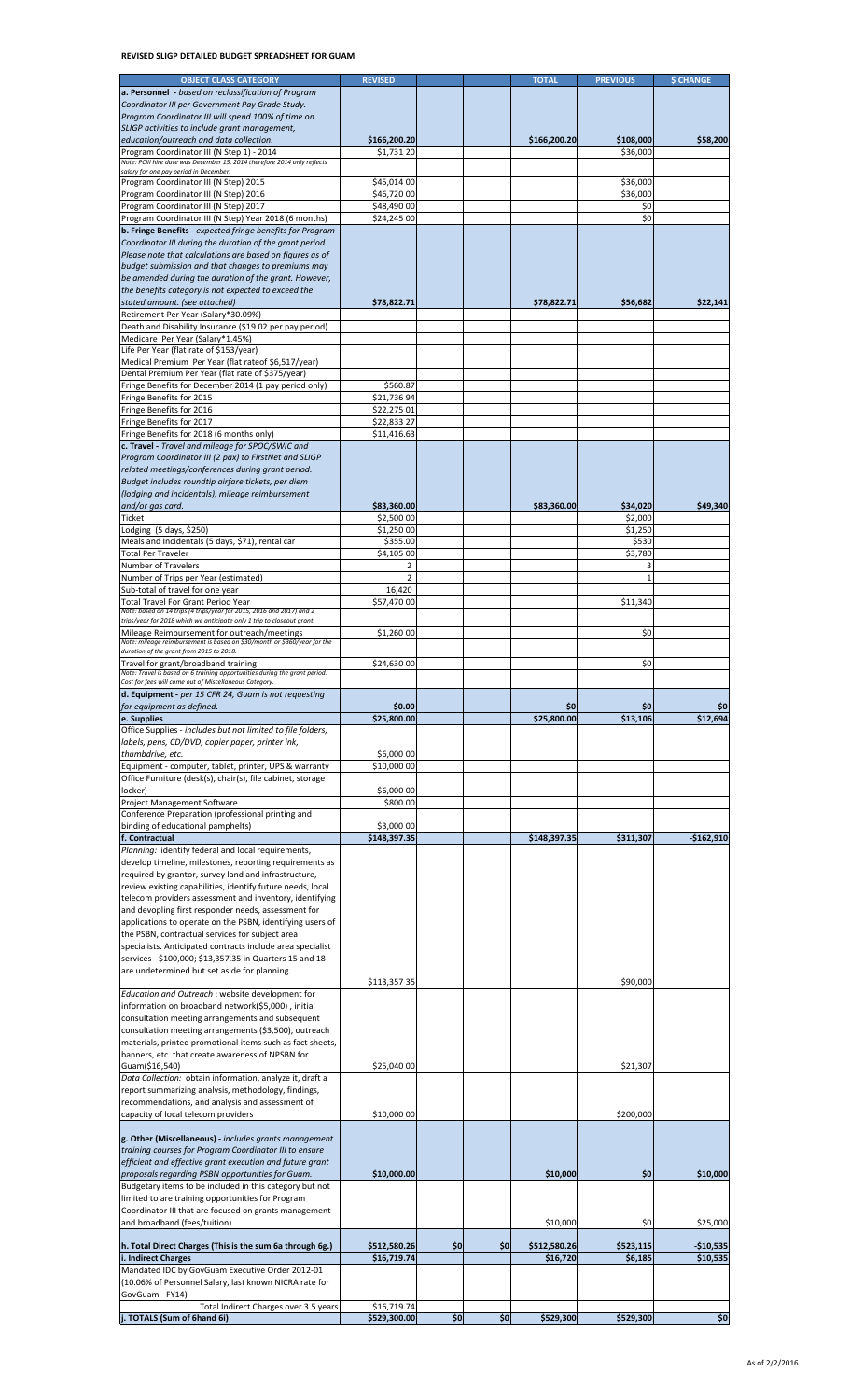#### **Fringe Benefit Calculations**

|      |              |                        |             |                     | Death & Diability  |                    |                |                |             |                                                    |
|------|--------------|------------------------|-------------|---------------------|--------------------|--------------------|----------------|----------------|-------------|----------------------------------------------------|
|      |              |                        |             | Retirement (30.09%) | Insurance (\$19.02 | Medicare Per Year  | Life Insurance | Medical        | Dental      |                                                    |
|      |              |                        | Pay Periods | x salary            | per pay period)    | $(1.45%)$ x salary | (5153/year)    | (\$6,517/year) | (S375/year) | Comments                                           |
| 2014 | $1.731.20$ S | 560.87                 |             |                     |                    |                    |                |                |             | *Based on check stub. *Note: no medical/dental     |
| 2015 |              | \$45.014.00 ########## | 26          | 13.544.71 \$        | 494.52             | 652.70             | 153.00         | 6.517.00       | 375.00      |                                                    |
| 2016 | \$46,720.00  | #########              | 26          | 14,058.05           | 494.52             | 677.44             | 153.00         | 6.517.00       | 375.00      |                                                    |
| 2017 | \$48,490.00  | #########              | 26          | 14,590.64           | 494.52             | 703.11             | 153.00         | 6.517.00       | 375.00      |                                                    |
| 2018 | \$24,245.00  | #########              | 13          | 7,295.32            | 247.26             | 351.55             | 76.50          | 3,258.50       | 187.50      | *Life. Medical. Dental were calculated on 6 months |

#########

#### Budget Category ‐ Contractual Services

| Quarter 8<br>Outreach      | Ś  |              | 1,540.00 Outreach/Printing                  |    | 25.040.00    |
|----------------------------|----|--------------|---------------------------------------------|----|--------------|
| Quarter 9<br>Outreach      | \$ |              | 5.000.00 Website Development                | S. | 10,000.00    |
| Outreach                   | Ś. |              | 1.500.00 Initial Consultation Meeting       |    | \$113,357.35 |
| Data Collection            | S. |              | 8.000.00 Data Collection Survey Results     |    | \$148.397.35 |
| Outreach                   | Ś  |              | 5.000.00 Video Production                   |    |              |
| Quarter 10 Outreach        | S  |              | 5,000.00 for planning purposes              |    | \$148,397.35 |
| Quarter 12 Outreach        | Ś. |              | 5,000.00 for planning purposes              |    |              |
| Quarter 13 Planning        |    |              | \$100,000.00 specialist services/consulting |    |              |
| Quarter 14 Outreach        | S. |              | 2,000.00 Subsequent Consultation Meeting    |    |              |
| Quarter 15 Planning        | S  |              | 5,000.00 for planning purposes              |    |              |
| Quarter 16 Data Collection | S  | 2.000.00     | Data Collection                             |    |              |
| Quarter 18 Planning        | S  | 8.357.35     | for planning purposes                       |    |              |
|                            |    | \$148,397.35 |                                             |    |              |

Other: \$ 10,000.00

\*Training opportunities ‐ tuition and fees (travel under Travel) \*Subscriptions, memberships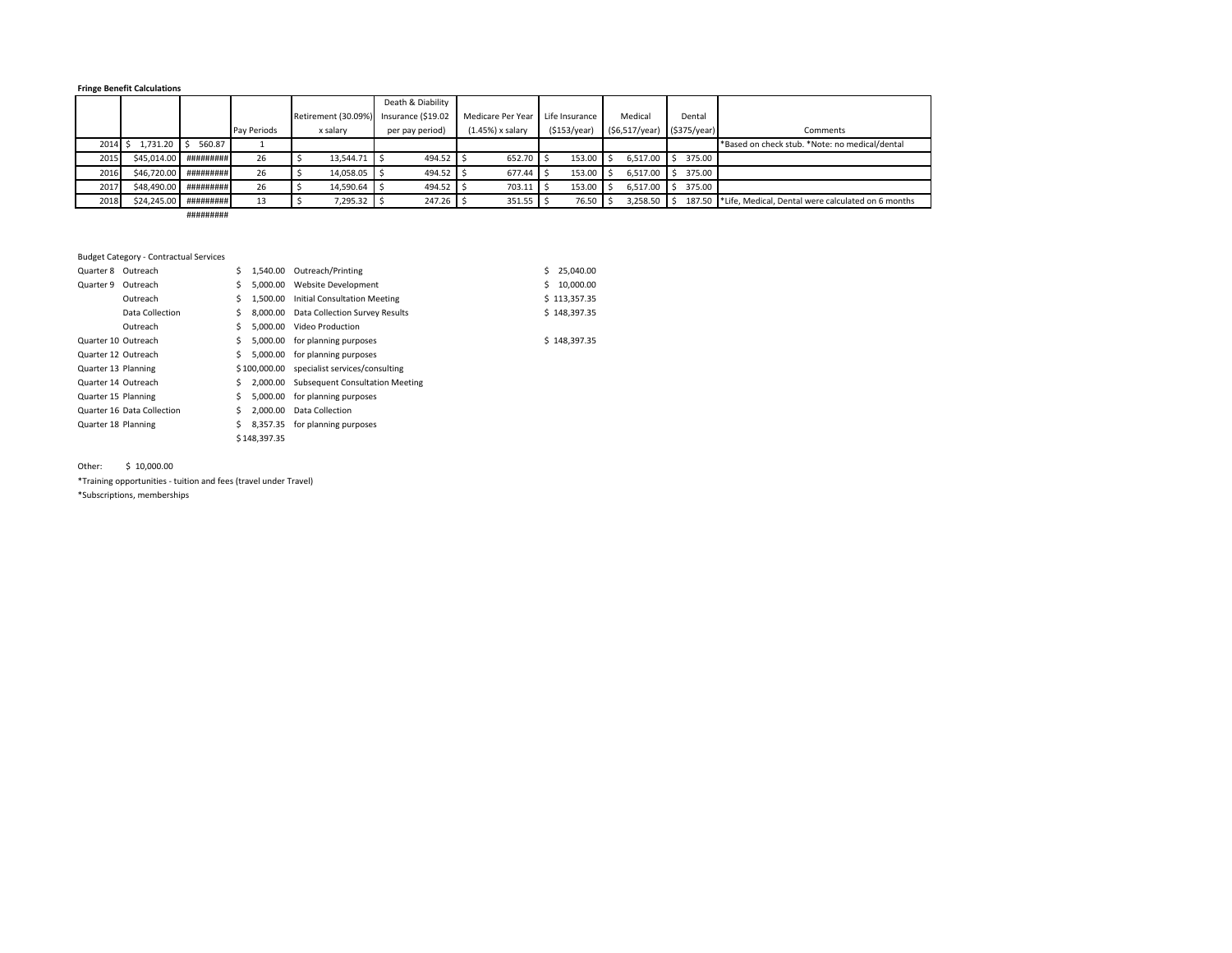State and Local Implementation Grant Program (SLIGP) Budget Justification (updated as of August 5, 2015)

# I. Budget Justification

- 1. Administration
	- a. Personnel

|              | Guam has a \$0.00 match requirement |
|--------------|-------------------------------------|
| Total:       | \$166,200.20                        |
| Non-Federal: | \$0.00                              |
| Federal:     | \$166,200.20                        |

The Program Coordinator III (PCIII), who will be fully dedicated (100%) to work on the State and Local Implementation Grant Program, will assist the Statewide Interoperability Coordinator (SWIC) in all administrative functions and act as the liaison to the vendor. The Program Coordinator III will also be responsible for monitoring and reviewing vendor deliverables and submitting Federal plans and reports in a timely manner. The Program Coordinator will travel to conferences and trainings as needed. The PCIII will also be responsible for organizing education and outreach programs to include events, conferences and meetings with public safety stakeholders to educate them of the nationwide public safety broadband network being designed and built by FirstNet. The PCIII will also handle the majority of data collection needed for the grant program.

Note: while the grant was awarded in 2013, a full-time PCIII was not hired until December 2014 therefore, only one pay period is reflected in budget detail worksheet for 2014 personnel expenses.

- b. Fringe Benefits. The fringe benefits are determined by the staffing patterns set by Guam Homeland Security/Office of Civil Defense. The contributions will be distributed as follows:
	- i. The retirement rate is calculated by taking 30.09% of the gross salary of the Program Coordinator III.
	- ii. The Retirement Death and Disability Insurance (DDI) costs \$19.02 for each pay period within one year (26 weeks).
	- iii. Medicare is calculated by taking 1.45% of the gross salary of the Program Coordinator III.
	- iv. Life insurance is a flat rate of \$153 per annum.
	- v. Medical insurance is subject to change given the Program Coordinator's status, such as if she or she is single or will be claiming dependents, therefore the budget was projected on current Medical Class 4 premiums which is \$6,517 per annum. Also to note is that medical insurance rates are subject to change on a fiscal year basis should a new vendor be chosen and/or increased rates.
	- vi. Dental insurance costs \$375 per annum. Again, dental insurance premiums are subject to change upon selection of a new vendor and/or increased rates.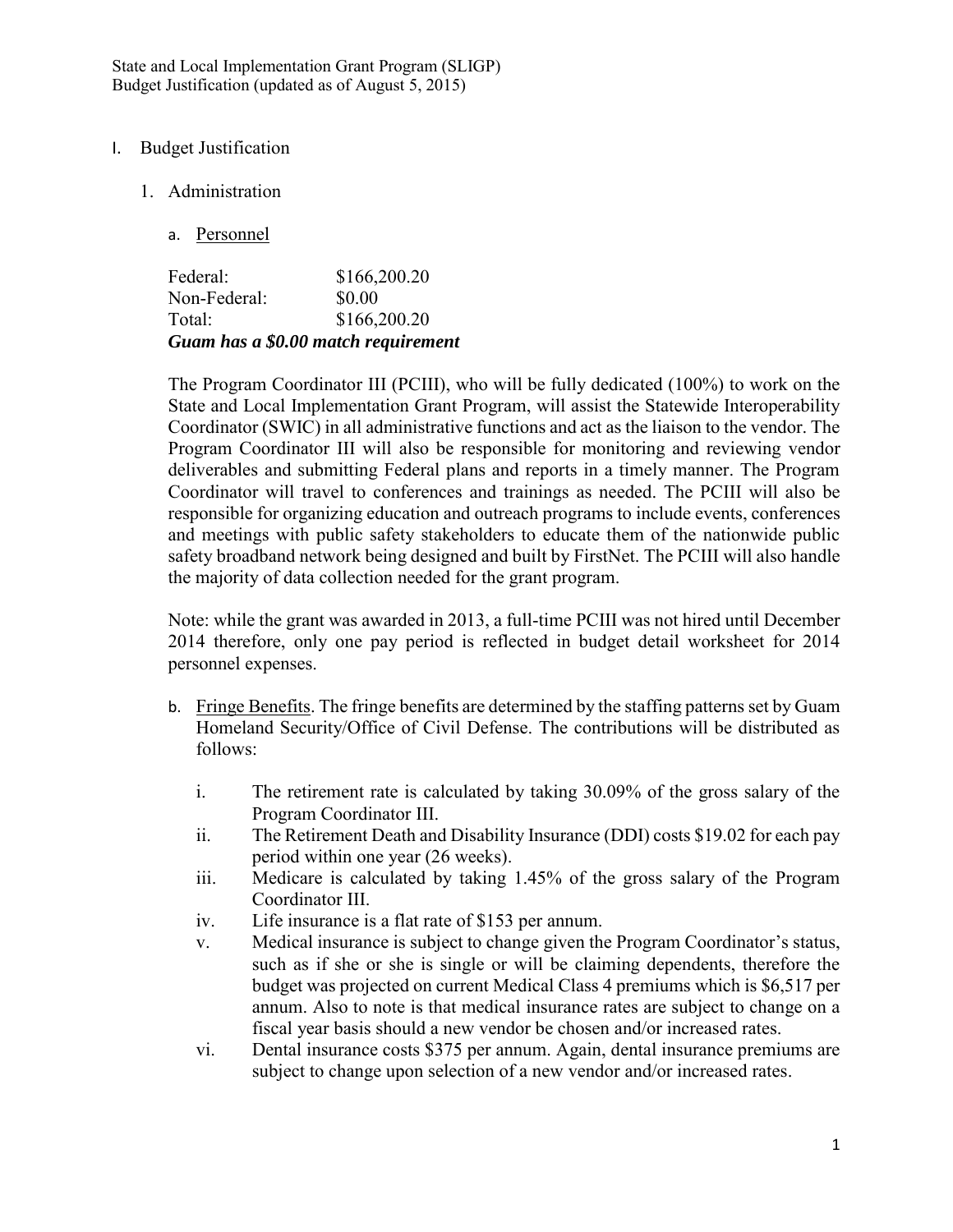This calculates to a total of \$78,822.71 for the remainder of the grant period. This budget amount was adjusted according to the salary base of the Program Coordinator III. Please note that the amount budgeted may change during the course of the grant period depending on any unforeseeable changes in rates for insurance coverage. The budgeted amount, however, does not anticipate to exceed the \$78,822.71 for the grant period.

Federal: \$78,822.71 Non-Federal: \$0.00 Total: \$78,822.71 *Guam has a \$0.00 match requirement* 

c. Travel. The Statewide Interoperability Coordinator (SWIC) and Program Coordinator III will travel annually to attend conferences, NPSBN meetings and training. Due to Guam's geographic location, a large portion of the budget will be reserved for anticipated travel expenses to and from events such as broadband conferences, trainings related to the grant, FirstNet hosted SPOC meetings, and initial consultation meetings of other states. The per diem rate, from the United States General Services Administration, is also included to cover lodging, meals, incidentals and rental car expenses. Airline tickets were calculated after examining average prices between Guam and Washington, D.C. An estimated 2 trips a year per traveler has been budgeted during the grant period timeline, which calculates to an estimated 16 trips for two people. There was also 6 training opportunities budgeted during the remainder period of the grant.

Mileage. The Program Coordinator III will drive to various locations throughout the territory to participate in meetings with local jurisdictions and other public safety organizations to raise awareness of FirstNet, discuss local needs, and identify potential network users. Therefore, reimbursement of vehicle mileage will be given in conjunction with the Guam Travel Law and Federal rate of reimbursement for mileage. A budget of \$30/month or \$360/year has been allocated for mileage reimbursement.

Federal: \$83,360.00 Non-Federal: \$0.00 Total: \$83,360.00 *Guam has a \$0.00 match requirement* 

- d. Equipment. Per 15 CFR 24, Guam is not requesting for a budget to purchase equipment as defined.
- e. Supplies. In order to maintain operations and fund conferences, workshops and outreach throughout the duration of the grant, the Program Coordinator III will require access to supplies such as paper, printer ink, binders, and other office supplies. A sum of \$25,800.00 has been allotted to sustain operations during the grant program period. This lump sum will also cover expenses that may incur when hosting conferences, workshops, meetings and outreach events as well as computer equipment (not limited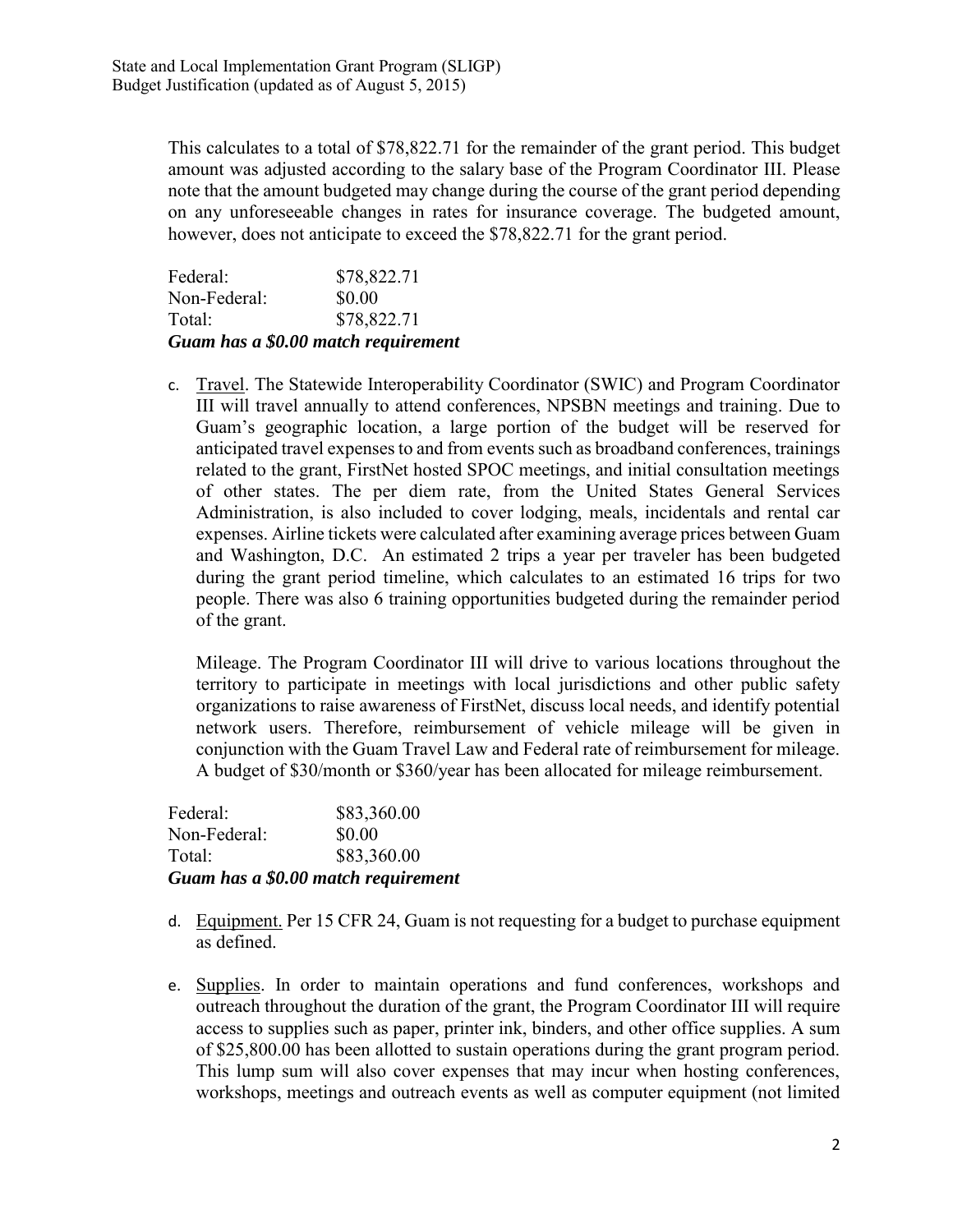to but including computer, laser jet color printer, UPS battery, necessary software, tablet for presentations, and warranty for duration of the grant period).

- \$6,000 has been allotted for the grant period to purchase necessary office supplies and related supplies to productively manage the grant including but not limited to file folders, copier/printer paper, thumb drive or external drive, CD/DVDs, printer ink and other office supplies.
- \$3,000 will be dedicated to purchasing various meeting supplies that the Program Coordinator III may require throughout the grant period. This includes but not limited to professional printing expenses for meeting handouts.
- \$6,000 has been allotted to purchase office furniture including but not limited to work station(s)/desk(s), file/storage cabinet and chair(s).
- \$800 has been set aside to purchase the Project Management software that is required to manage grant funds with the government of Guam.
- \$10,000 has been budgeted to purchase a desktop computer, UPS back-up battery, tablet for presentations and color laser jet printer along with necessary software.

*Important Note:* The Government of Guam budget agency considers purchases of computer equipment and office furniture to be in an "object code" of 250 for items classified to be over the purchase amount of a certain value. Therefore, while the budget is allocated in the Supplies Section of this budget narrative, it is being requested that an approval of such equipment be allowed as the amount exceeds the approved amount for supplies so that an object code of 250 can be established.

It is also worth to note that Guam is a remote island and many companies increase the price of commodities in order to cover transportation and customs fees. The price of goods within the United States is not necessarily the same as in non-contiguous parts of the country. The government of Guam contacted the General Services Agency to identify the average cost affiliated with supplies.

Federal: \$25,800.00 Non-Federal: \$0.00 Total: \$25,800.00 *Guam has a \$0.00 match requirement* 

- f. Contractual. Planning, outreach/education and data collection will fall under the category of Contractual services that the grant will require over the grant period timeframe. A total budget of \$148,397.35 has been set aside for the following anticipated contractual expenses, which were based on an estimated fixed contract rate of services for the three (3) categories:
	- i. PLANNING (\$113,357.35) which will include identifying federal and local requirements, drafting of a project plan, surveying land and infrastructure, reviewing existing capabilities, identifying future needs, assessment of local telecommunication providers, identifying and developing first responder needs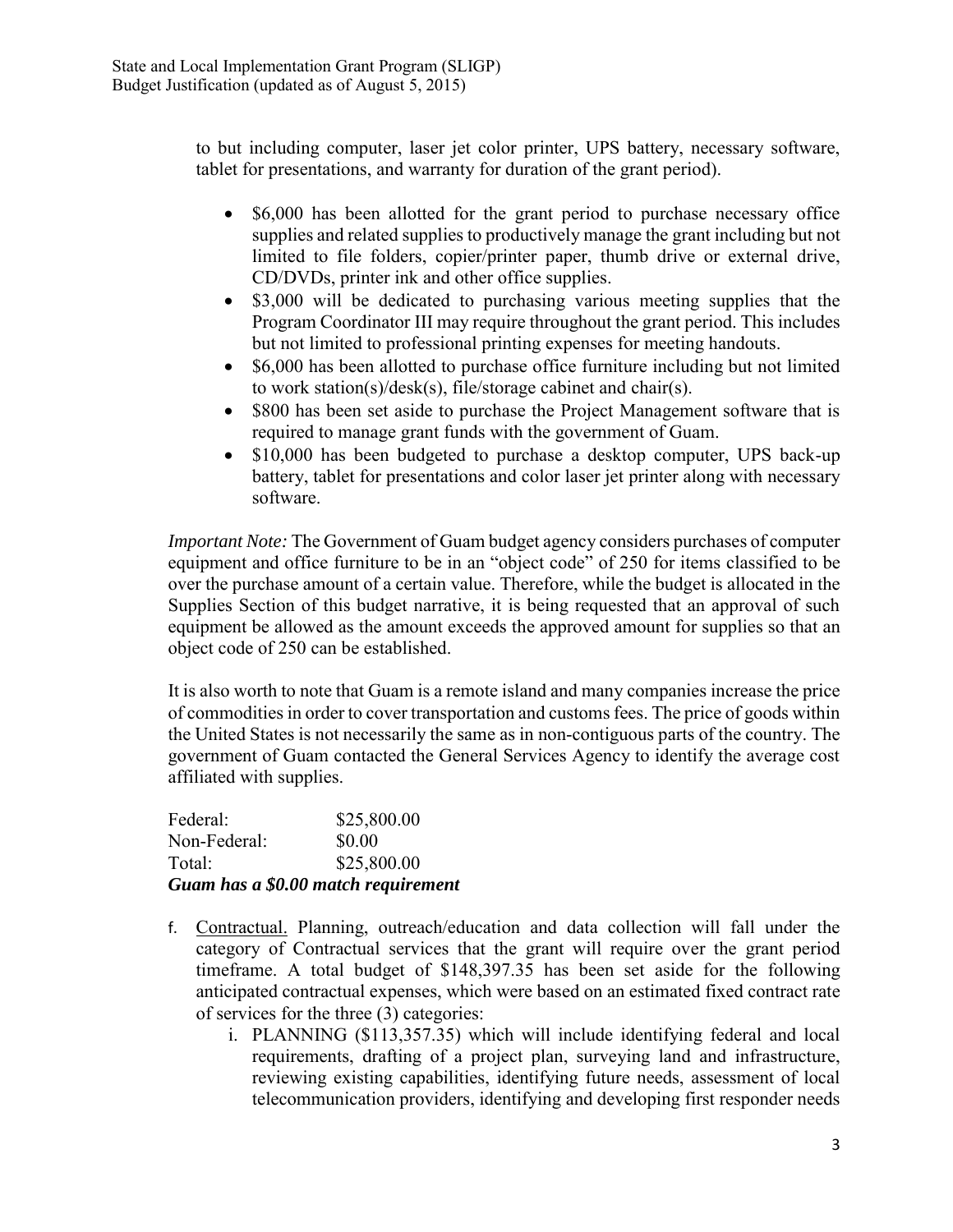assessment and identifying potential users of the Nationwide Public Safety Broadband Network to include public safety stakeholders and similar organizations; contract specialized communications or IT company or individual later in the grant period should those services be needed and required.

- ii. EDUCATION AND OUTREACH (\$25,040.00). In particular, contracts and services to execute training sessions and/or conferences, meetings in regards to the public safety broadband network. Additionally, website development and maintenance for duration of grant period to provide information on the public safety broadband network to Guam public safety community and other interested parties. To provide necessary budget to plan, develop and execute initial consultation meeting between Guam and FirstNet and subsequent consultation meetings during the grant period, including hotel venue, food and beverage and meeting material production; informational sheets and meeting supplies may also be produced for outreach purposes which is intended to inform public safety stakeholders of the benefits of the public safety broadband network for Guam. Contract services for graphic design, publishing, and videography/camera services.
- iii. DATA COLLECTION (10,000). Expenses related to data collection services such as research information/data, analysis of information and draft/finalize report for submittal will also be included in the contractual section the budget based on the needs and requirements of FirstNet. The Program Coordinator III will handle initial data collection. However, if needed, money from this category will be used for any expenses related to coverage/capacity data, report, and analysis by subject matter experts.

|              | Guam has a \$0.00 match requirement |
|--------------|-------------------------------------|
| Total:       | \$148,397.35                        |
| Non-Federal: | \$0.00                              |
| Federal:     | \$148,397.35                        |

g. Other. Budgetary items included in this category would include but not limited to training opportunities (fees/tuition) for the Program Coordinator III and/or SPOC to attend that focuses on either grants management or broadband during the grant period. This category will also be used to take care of unanticipated expenses that are directly related to the management of the program that are allowable under the grant's direction. At such time, grantor approval will be sought prior to such expenses that may arise.

For Guam's Bureau of Budget and Management Research (BBMR) purposes, this category will fall under the "Miscellaneous" Object Code as there is no "Other" object code available.

Federal: \$10,000.00 Non-Federal: \$0.00 Total: \$10,000.00 *Guam has a \$0.00 match requirement*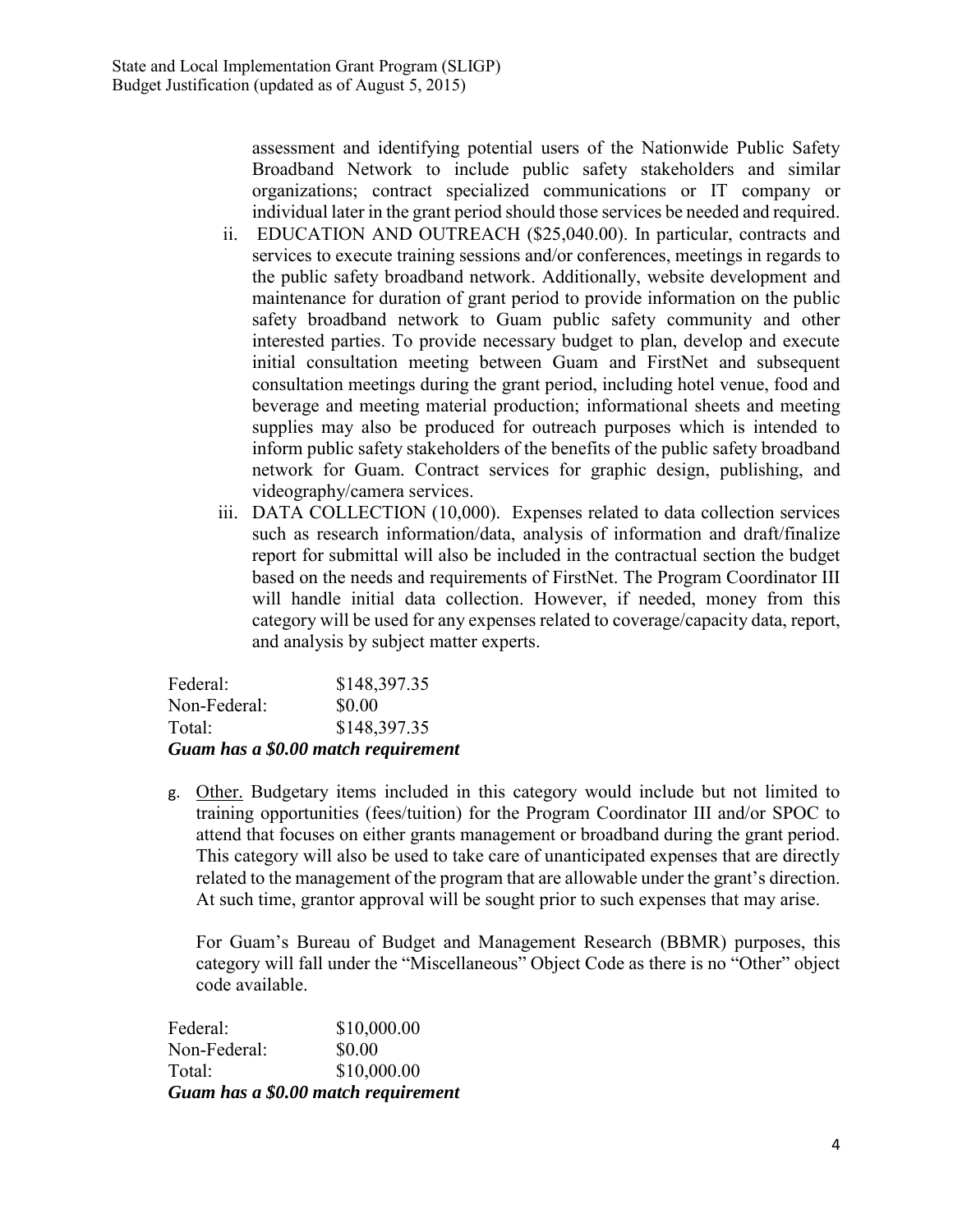- h. Direct charges total (items  $a h$ ) total \$512,580.26
- i. Indirect charges. A total of \$16,719.74 will be reserved to cover indirect charges over the grant period. This rate will be applied to the salary of the Program Coordinator III. This charge will cover the cost of an intergovernmental review and processing, including the cost of processing federal grant paperwork through the Department of Administration, General Services Agency, and the Bureau of Budget and Management Research.

The Governor of Guam's executive order 2012-01, titled *Relative to establishing guidelines in support of the fiscal stabilization, deficit reduction, cost-containment and for improved efficiency in government operations,* specifies: "Formal documentation and application for indirect cost reimbursement to respective federal funding entities shall be a standard requirement (annually) of federally funded program recipients." Guam Homeland Security/Office of Civil Defense is a federal funded program recipient.

The indirect cost rate is based on the Negotiated Indirect Cost Rate Agreement (NICRA) established between Guam and the Department of Interior because Guam, as a U.S. territory, falls under the purview of the Department of Interior Office of Insular Affairs and it is Guam's cognizant agency. The FY2015 NICRA with the United States Department of the Interior specified a rate for Guam Homeland Security/Office of Civil Defense has not been provided. However, in effort to comply with executive order 2012-01, the government of Guam is utilizing the last known rate as provided by the Guam Department of Administration that was applied to all programs as specified in the FY2014 NICRA with the United States Department of the Interior, which is 10.06%

Federal: \$16,719.74 Non-Federal:  $$0.00$ Total: \$16,719.74 *Guam has a \$0.00 match requirement* 

| Items $a - h$ :                | \$512,580.26 |
|--------------------------------|--------------|
| <b>Item I (Indirect costs)</b> | \$16,719.74  |
| <b>Total Budget for Guam</b>   | \$529,300.00 |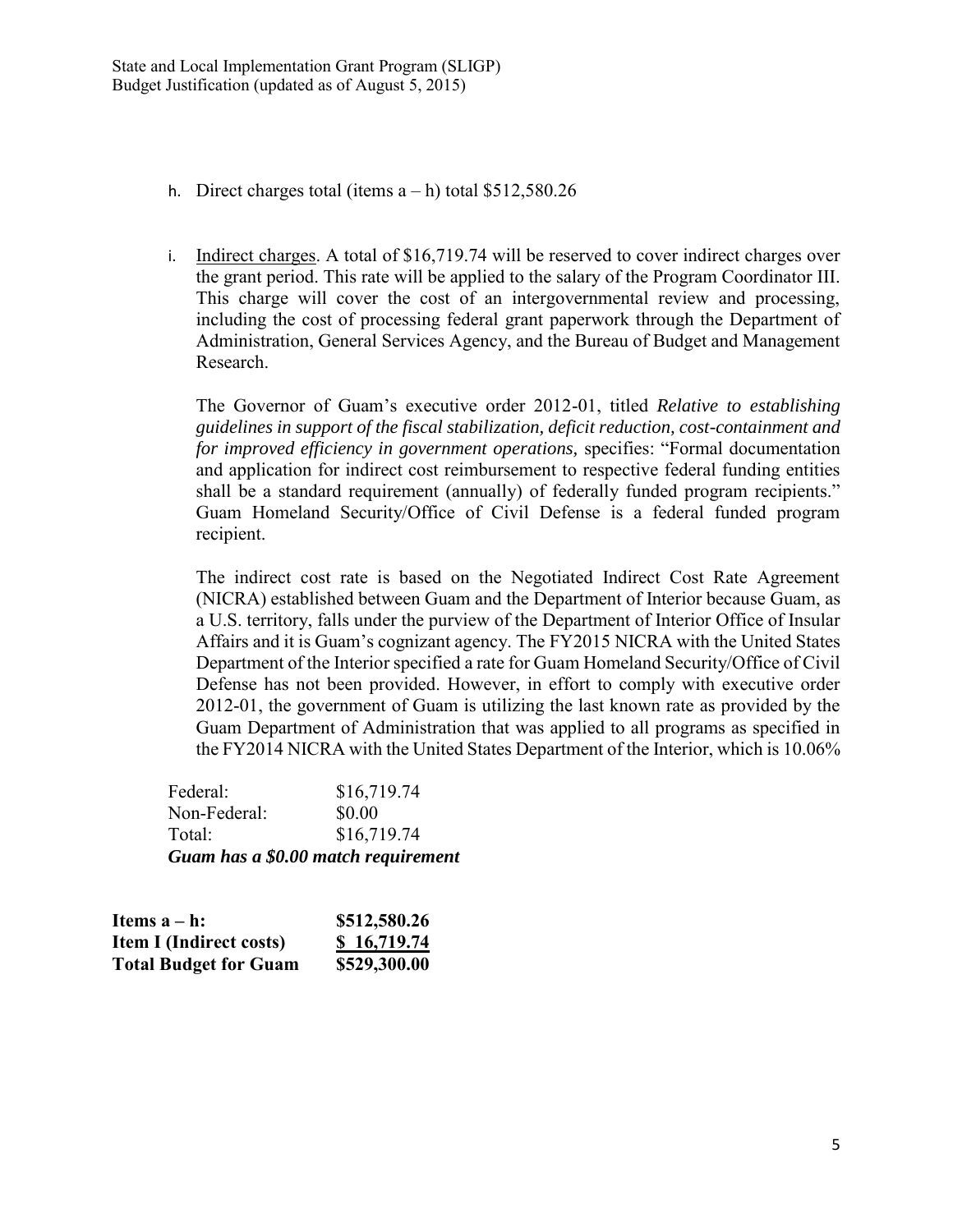# **BUDGET INFORMATION - Non-Construction Programs** OMB Number: 4040-0006 Expiration Date: 06/30/2014

**\$ Grant Program Function or Activity (a) Catalog of Federal Domestic Assistance Number (b) Estimated Unobligated Funds New or Revised Budget Federal(c) Non-Federal(d) Federal(e) Non-Federal (f) Total(g) 5. Totals4. 3. 2. 1.State and Local \$\$\$\$ \$ \$ \$ \$ \$ 529,300.00 529,300.00 Implementation Grant Program 11.549 0.000.00 529,300.00 1 529,300.00 529,300.00 5 529,300.00 5 529,300.00** 

## **SECTION A - BUDGET SUMMARY**

Standard Form 424A (Rev. 7- 97) Prescribed by OMB (Circular A -102) Page 1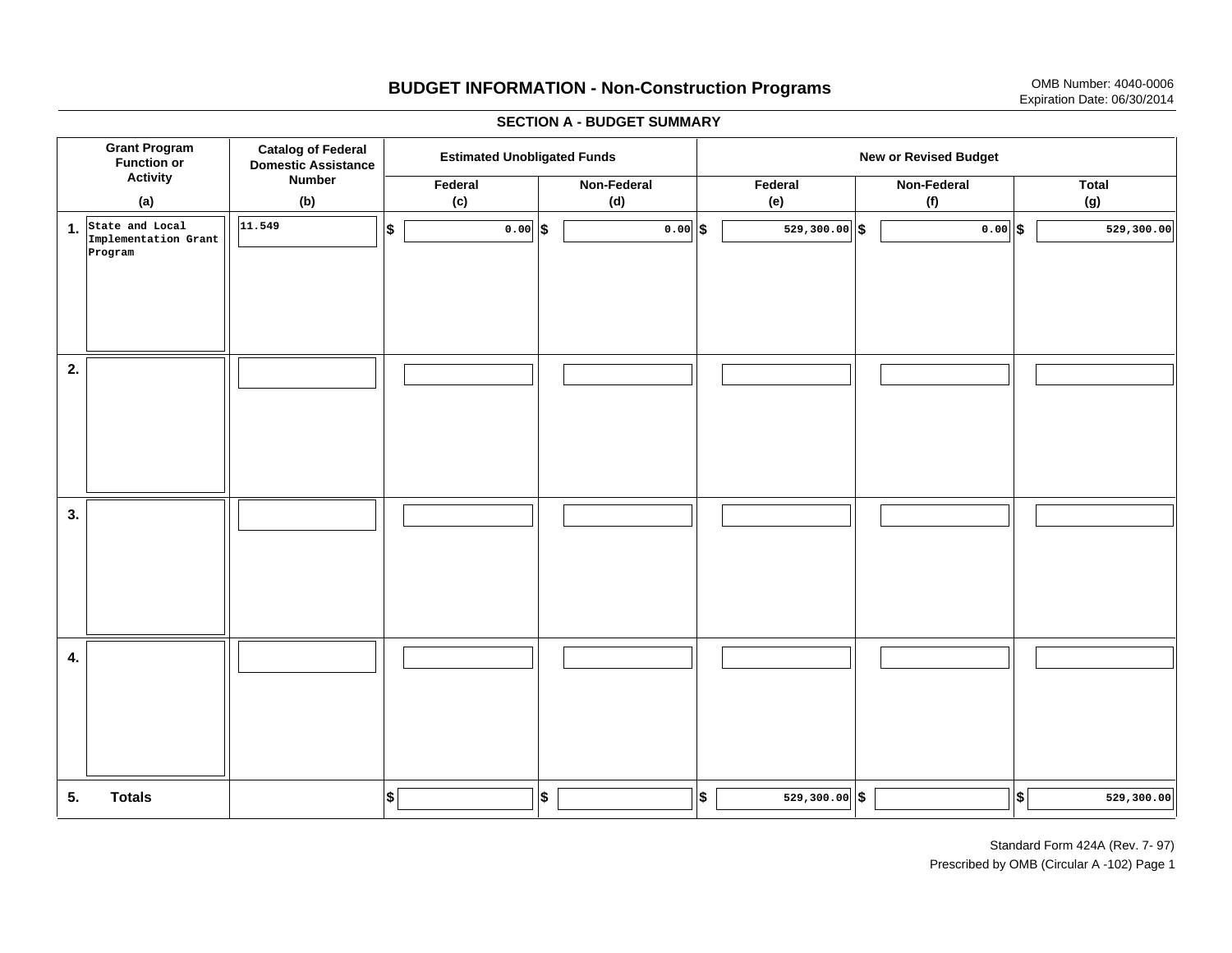| 6. Object Class Categories             |                                                           |                                       | GRANT PROGRAM, FUNCTION OR ACTIVITY |     | Total                                |
|----------------------------------------|-----------------------------------------------------------|---------------------------------------|-------------------------------------|-----|--------------------------------------|
|                                        | (1)<br>State and Local<br>Implementation Grant<br>Program | (2)                                   | (3)                                 | (4) | (5)                                  |
| a. Personnel                           | $\overline{166, 200.20}$ \$<br> \$                        |                                       | \$                                  | \$  | 166,200.20<br>\$                     |
| b. Fringe Benefits                     | 78,822.71                                                 |                                       |                                     |     | 78,822.71                            |
| c. Travel                              | 83,360.00                                                 |                                       |                                     |     | 83,360.00                            |
| d. Equipment                           | 0.00                                                      |                                       |                                     |     |                                      |
| e. Supplies                            | 25,800.00                                                 |                                       |                                     |     | 25,800.00                            |
| f. Contractual                         | 148,397.35                                                | 0.00                                  |                                     |     | 148,397.35                           |
| g. Construction                        | 0.00                                                      |                                       |                                     |     |                                      |
| h. Other                               | 10,000.00                                                 |                                       |                                     |     | 10,000.00                            |
| i. Total Direct Charges (sum of 6a-6h) | 512,580.26                                                | 0.00                                  |                                     |     | $\frac{1}{2}$<br>512,580.26          |
| j. Indirect Charges                    | 16,719.74                                                 |                                       |                                     |     | 16,719.74<br>\$                      |
| k. TOTALS (sum of 6i and 6j)           | $529,300.00$ \$<br> \$                                    | $0.00$ \$                             |                                     | \$  | 529,300.00<br>\$                     |
| 7. Program Income                      | $$\mathsf{S}$$                                            | \$<br>Authorization Land Dependuation | \$                                  | \$  | \$<br>Standard Form 424A (Rev. 7-97) |

# **SECTION B - BUDGET CATEGORIES**

**Authorized for Local Reproduction**

Standard Form 424A (Rev. 7- 97)

Prescribed by OMB (Circular A -102) Page 1A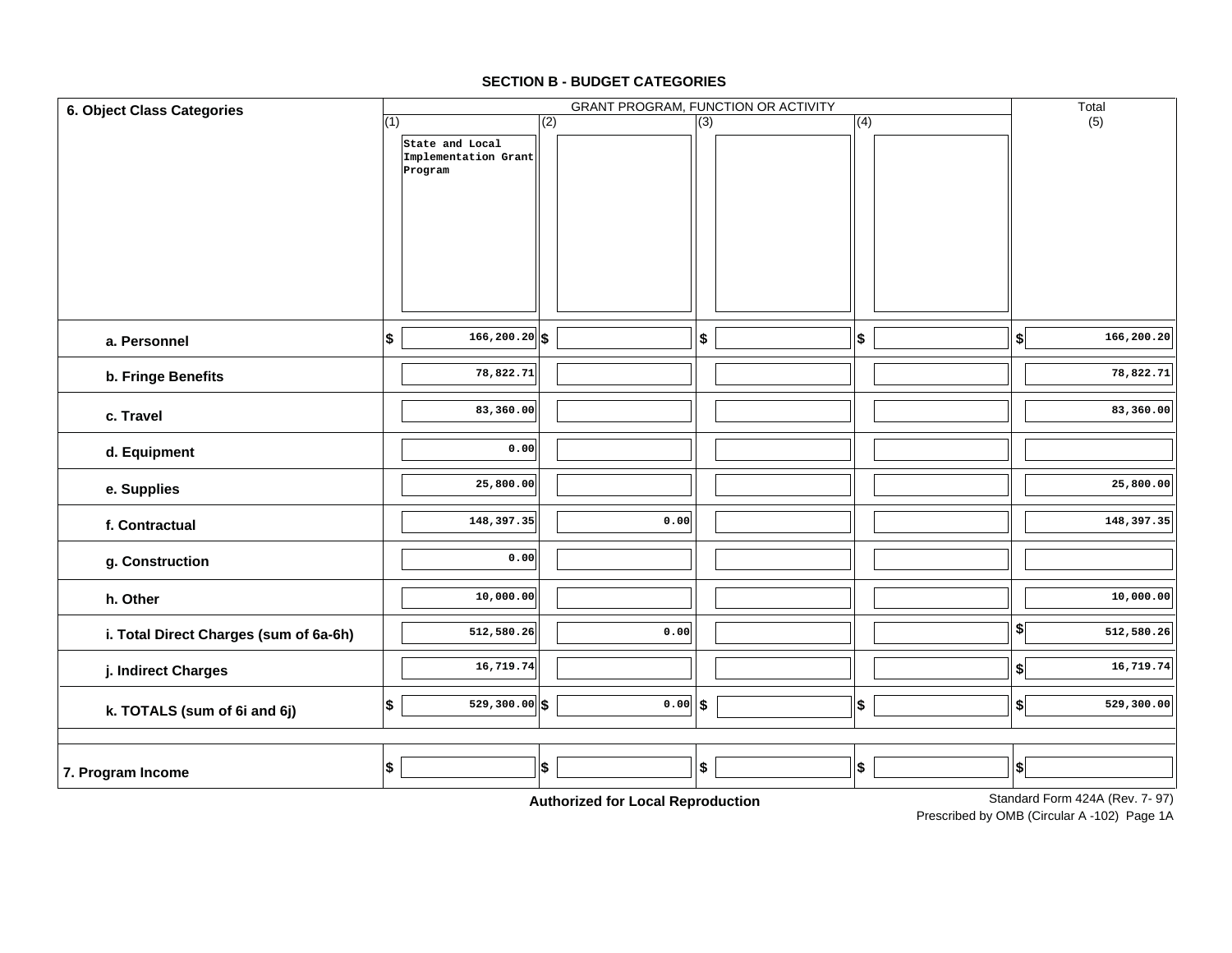|     | <b>SECTION C - NON-FEDERAL RESOURCES</b>     |                                                                                 |    |                                             |    |                                                     |                   |                   |             |  |  |  |
|-----|----------------------------------------------|---------------------------------------------------------------------------------|----|---------------------------------------------|----|-----------------------------------------------------|-------------------|-------------------|-------------|--|--|--|
|     | (a) Grant Program                            |                                                                                 |    | (b) Applicant                               |    | (c) State                                           |                   | (d) Other Sources | (e)TOTALS   |  |  |  |
| 8.  | State and Local Implementation Grant Program |                                                                                 | \$ |                                             | \$ |                                                     | \$                |                   | \$          |  |  |  |
| 9.  |                                              |                                                                                 |    |                                             |    |                                                     |                   |                   |             |  |  |  |
| 10. |                                              |                                                                                 |    |                                             |    |                                                     |                   |                   |             |  |  |  |
| 11. |                                              |                                                                                 |    |                                             |    |                                                     |                   |                   |             |  |  |  |
|     | 12. TOTAL (sum of lines 8-11)                |                                                                                 | \$ |                                             | \$ |                                                     | $\boldsymbol{\$}$ |                   | \$          |  |  |  |
|     |                                              |                                                                                 |    | <b>SECTION D - FORECASTED CASH NEEDS</b>    |    |                                                     |                   |                   |             |  |  |  |
|     |                                              | <b>Total for 1st Year</b>                                                       |    | <b>1st Quarter</b>                          |    | 2nd Quarter                                         |                   | 3rd Quarter       | 4th Quarter |  |  |  |
|     | 13. Federal                                  | $529,300.00$ \$                                                                 |    | $\overline{529,300.00}$ \$                  |    |                                                     | \$                |                   | \$          |  |  |  |
|     | 14. Non-Federal                              | S                                                                               |    |                                             |    |                                                     |                   |                   |             |  |  |  |
|     | 15. TOTAL (sum of lines 13 and 14)           | \$<br>$529,300.00$ \$                                                           |    | $529,300.00$ \$                             |    |                                                     | \$                |                   | \$          |  |  |  |
|     |                                              |                                                                                 |    |                                             |    |                                                     |                   |                   |             |  |  |  |
|     |                                              |                                                                                 |    |                                             |    |                                                     |                   |                   |             |  |  |  |
|     | (a) Grant Program                            | SECTION E - BUDGET ESTIMATES OF FEDERAL FUNDS NEEDED FOR BALANCE OF THE PROJECT |    |                                             |    | <b>FUTURE FUNDING PERIODS</b>                       |                   | (YEARS)           |             |  |  |  |
|     |                                              |                                                                                 |    | (b)First                                    |    | (c) Second                                          |                   | (d) Third         | (e) Fourth  |  |  |  |
| 16. | State and Local Implementation Grant Program |                                                                                 | \$ | $529,300.00$ \$                             |    |                                                     | \$                |                   | \$          |  |  |  |
| 17. |                                              |                                                                                 |    |                                             |    |                                                     |                   |                   |             |  |  |  |
| 18. |                                              |                                                                                 |    |                                             |    |                                                     |                   |                   |             |  |  |  |
| 19. |                                              |                                                                                 |    |                                             |    |                                                     |                   |                   |             |  |  |  |
|     | 20. TOTAL (sum of lines 16 - 19)             |                                                                                 | \$ | $\overline{529,300.00}$ \$                  |    |                                                     | \$                |                   | ∣\$         |  |  |  |
|     |                                              |                                                                                 |    | <b>SECTION F - OTHER BUDGET INFORMATION</b> |    |                                                     |                   |                   |             |  |  |  |
|     | 21. Direct Charges:                          |                                                                                 |    |                                             |    | 22. Indirect Charges: $\sqrt{\frac{1}{516,719.74}}$ |                   |                   |             |  |  |  |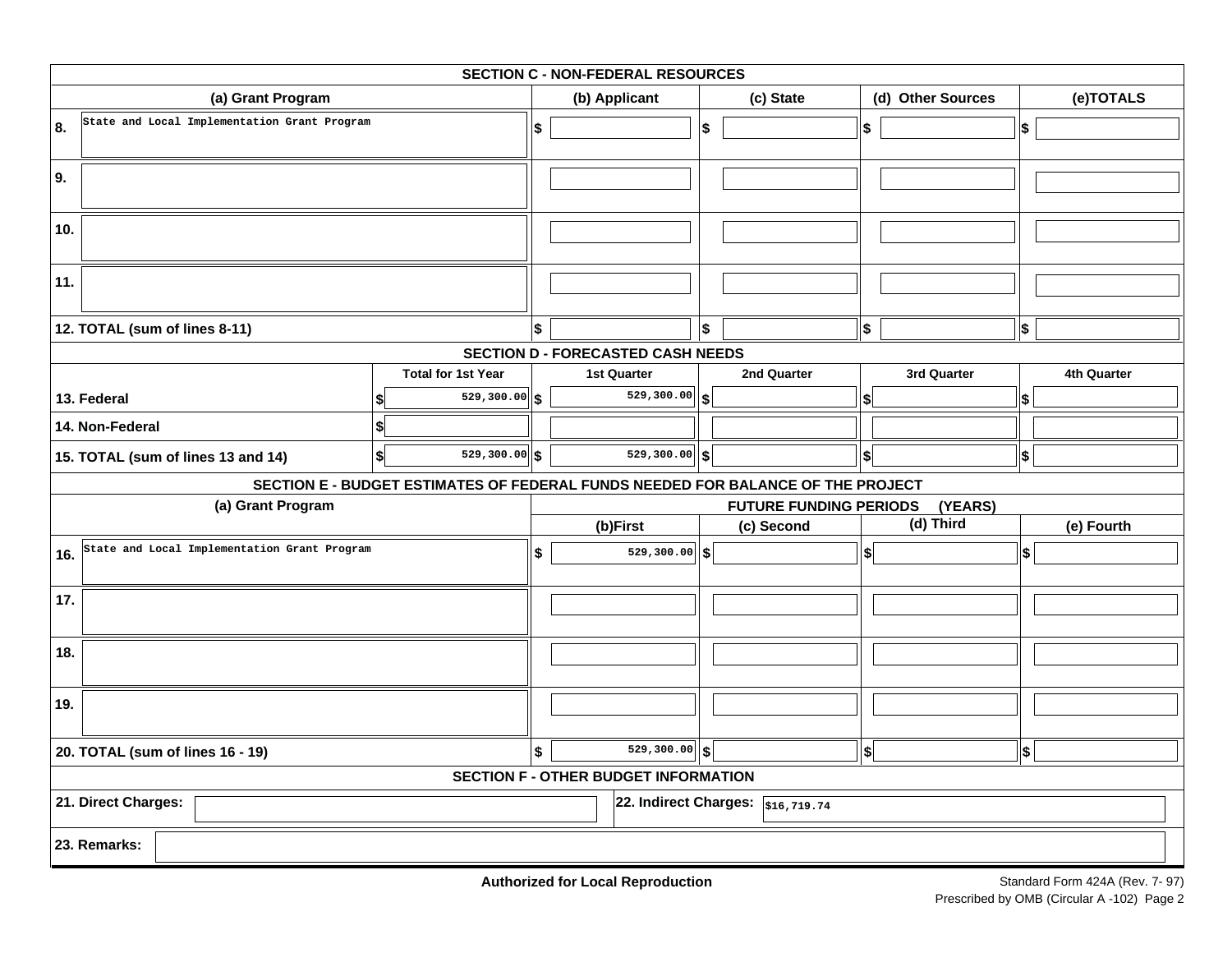# **State and Local Implementation Grant Program (SLIGP) Supplemental Application Narrative**

# **14. Phase Two Funding**

a. Describe the activities that you expect to undertake with the Phase 2 funding when it is made available to the State, Territory, or District.

The majority of the data collection activities will be conducted by the Program Coordinator III who is also responsible for education/outreach activities as well as all activities covered under the SLIGP funding.

Due to the size of Guam's public safety community, the method of collecting the data will be a questionnaire that is to be disseminated to the various public safety stakeholders on Guam. The questionnaire will either be emailed via document form to the public safety entity and/or with phone call follow-ups. If funds are necessary to complete the data collection, expenses would include one contractual person to assist with administrative duties such as follow up calls and compiling of information. At this time, Guam Homeland Security/Office of Civil Defense – the agency that manages the SLIPG program – has not decided to use the Mobile Data Survey Tool that is available for data collection.

The questionnaire's focus will be on (1) Coverage; (2) Users and Operational Areas; (3) Capacity; and (4) Current Service/Procurement.

Upon collection of the completed surveys, the Program Coordinator III will compile the information and produce a report of the data and submit to FirstNet for review. Updated information and/or additional information will be provided should the submitted data not be adequate for FirstNet's purposes.

Guam Homeland Security/Office of Civil Defense has also requested from the local telecommunication companies to provide information/data on their wireless site information and technology which would be applicable to the coverage and capacity data needs.

###

According to the Paperwork Reduction Act, as amended, no persons are required to respond to a collection of information unless it displays a valid OMB Control Number. The valid OMB control number for this information collection is OMB No. 0660-0038, expiring 7/31/2013. Public reporting burden for this collection of information is estimated to average 10 hours per response, including time for reviewing instructions, searching existing data sources, gathering and maintaining the data needed, and completing and reviewing the collection of information. Send comments regarding the burden estimate or any other aspect of this collection of information, including suggestions for reducing this burden, to Michael E. Dame, Director, State and Local Implementation Grant Program, Office of Public Safety Communications, National Telecommunications and Information Administration, U.S. Department of Commerce (DOC), 1401 Constitution Avenue, N.W., HCHB, Room 7324, Washington, D.C. 20230.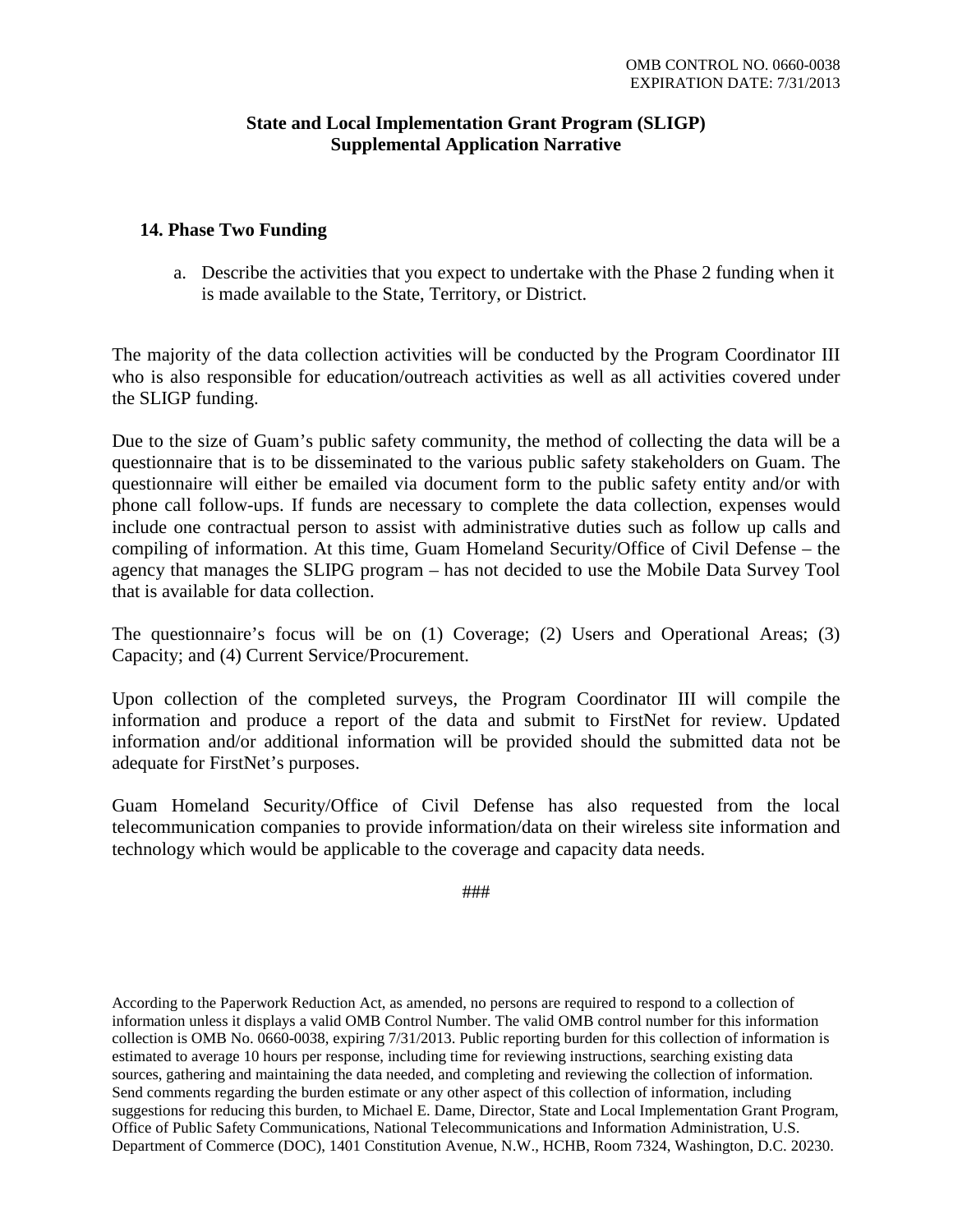| 6. Object Class Categories             |                           |                                                    |     | <b>GRANT PROGRAM, FUNCTION OR ACTIVITY</b> |     |  |     |                    | Tota!      |
|----------------------------------------|---------------------------|----------------------------------------------------|-----|--------------------------------------------|-----|--|-----|--------------------|------------|
|                                        | $\overline{\mathfrak{m}}$ | State and Local<br>Implementation Grant<br>Program | (2) |                                            | (3) |  | (4) |                    | (5)        |
| a. Personnel                           | s                         | 166,200.20                                         |     |                                            | \$  |  | \$  | SI                 | 166,200.20 |
| <b>b. Fringe Benefits</b>              |                           | 78,622.71                                          |     |                                            |     |  |     |                    | 79, 822.71 |
| c. Travel                              |                           | 83,360.00                                          |     |                                            |     |  |     |                    | 83,360.00  |
| d. Equipment                           |                           | 0.00                                               |     |                                            |     |  |     |                    |            |
| e. Supplies                            |                           | 25,800.00                                          |     |                                            |     |  |     |                    | 25,000.00  |
| f. Contractual                         |                           | 148, 397, 35                                       |     | 0.00                                       |     |  |     |                    | 148,397.35 |
| g. Construction                        |                           | 0.00                                               |     |                                            |     |  |     |                    |            |
| h. Other                               |                           | 10,000.00                                          |     |                                            |     |  |     |                    | 10,000.00  |
| I. Total Direct Charges (sum of 6a-6h) |                           | 512, 580.26                                        |     | 0.00                                       |     |  |     |                    | 512,580.26 |
| j. Indirect Charges                    |                           | 16,719.74                                          |     |                                            |     |  |     | 51                 | 16,719.74  |
| k. TOTALS (sum of 6i and 6j)           | \$                        | 529,300.00                                         |     | 0.00                                       | \$  |  | is. | ¦\$i               | 529,300.00 |
| 7. Program Income                      | l\$                       |                                                    | is. |                                            | \$  |  | IS. | $\vert$ is $\vert$ |            |

### SECTION B - BUDGET CATEGORIES

Authorized for Local Reproduction

Standard Form 424A (Rev. 7-97)<br>Prescribed by OMB (Circular A -102) Page 1A